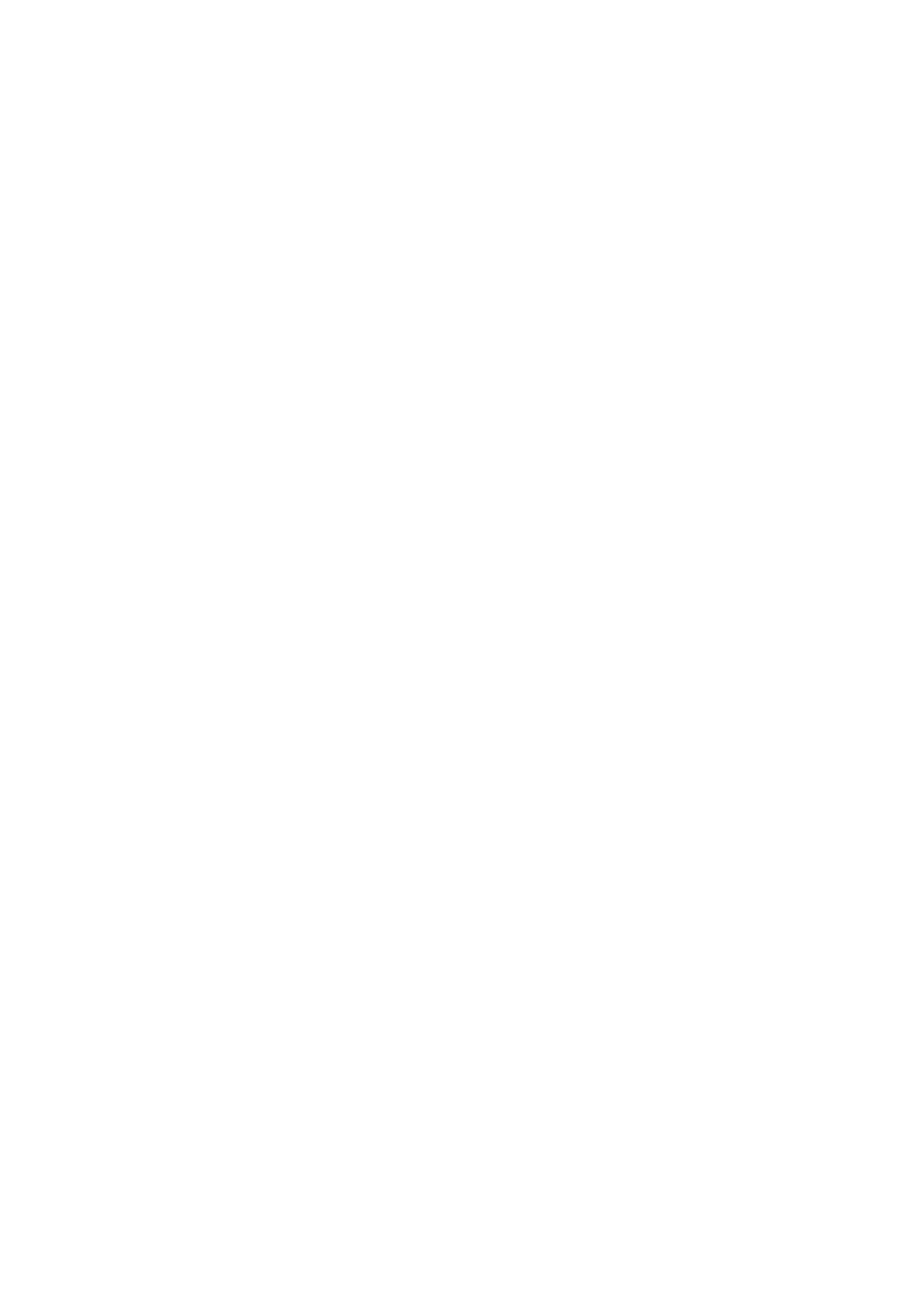# **OTOROHANGA DISTRICT COUNCIL**

19 April 2016

Notice is hereby given that an Ordinary meeting of the Otorohanga District Council will be held in the Council Chambers, Maniapoto St, Otorohanga on Tuesday 19 April 2016 commencing at 10am.

13 April 2016

**DC Clibbery CHIEF EXECUTIVE**

# **AGENDA**

# **ORDER OF BUSINESS:**

| <b>PRESENT</b><br>1                                                                                       |    |
|-----------------------------------------------------------------------------------------------------------|----|
|                                                                                                           |    |
| IN ATTENDANCE<br>1                                                                                        |    |
| <b>APOLOGIES</b><br>1                                                                                     |    |
| <b>OPENING PRAYER</b><br>1                                                                                |    |
| <b>ITEMS TO BE CONSIDERED IN GENERAL BUSINESS</b><br>1                                                    |    |
| <b>CONFIRMATION OF MINUTES 15 March 2016</b><br>1                                                         |    |
| <b>REPORTS</b>                                                                                            |    |
| OTOROHANGA COMMUNITY BOARD MINUTES 10 MARCH 2016<br>2<br>Item $287$                                       |    |
| Item 288<br>KAWHIA COMMUNITY BOARD MINUTES 18 MARCH 2016<br>2                                             |    |
| NGA WAI O WAIPA CO-GOVERNANCE FORUM<br>3<br>Item 289                                                      |    |
| Item $290$<br>WAIKATO DISTRICT HEALTH BOARD PRESENTATION<br>4                                             |    |
| CIVIL DEFENCE EMERGENCY PLANNING REPORT<br>Item 291<br>5                                                  |    |
| KAWHIA COMMUNITY PROJECTS TRUST INC - REQUEST TO WAIVE<br>9<br>Item $292$<br><b>BUILDING CONCENT FEES</b> |    |
| Item $293$<br><b>HAMILTON AND WAIKATO TOURISM PRESENTATION</b>                                            | 10 |
| APPLICATION FOR TEMPORARY ROAD CLOSURE - TARGA ROTORUA<br>Item 294                                        | 11 |
| <b>COUNCILLORS REMUNERATION</b><br>Item 295                                                               | 13 |
| DISTRICT LIBRARIANS REPORT<br>Item $296$                                                                  | 15 |
| Item 297<br>ODC MATTERS REFERRED FROM 15 MARCH 2016                                                       | 18 |
| <b>GENERAL</b>                                                                                            |    |
| <b>MOTION TO EXCLUDE THE PUBLIC</b>                                                                       |    |
| Item 298<br>OTOROHANGA SWIMMING POOL<br><b>MOTION TO RE ADMIT THE PUBLIC</b>                              | 22 |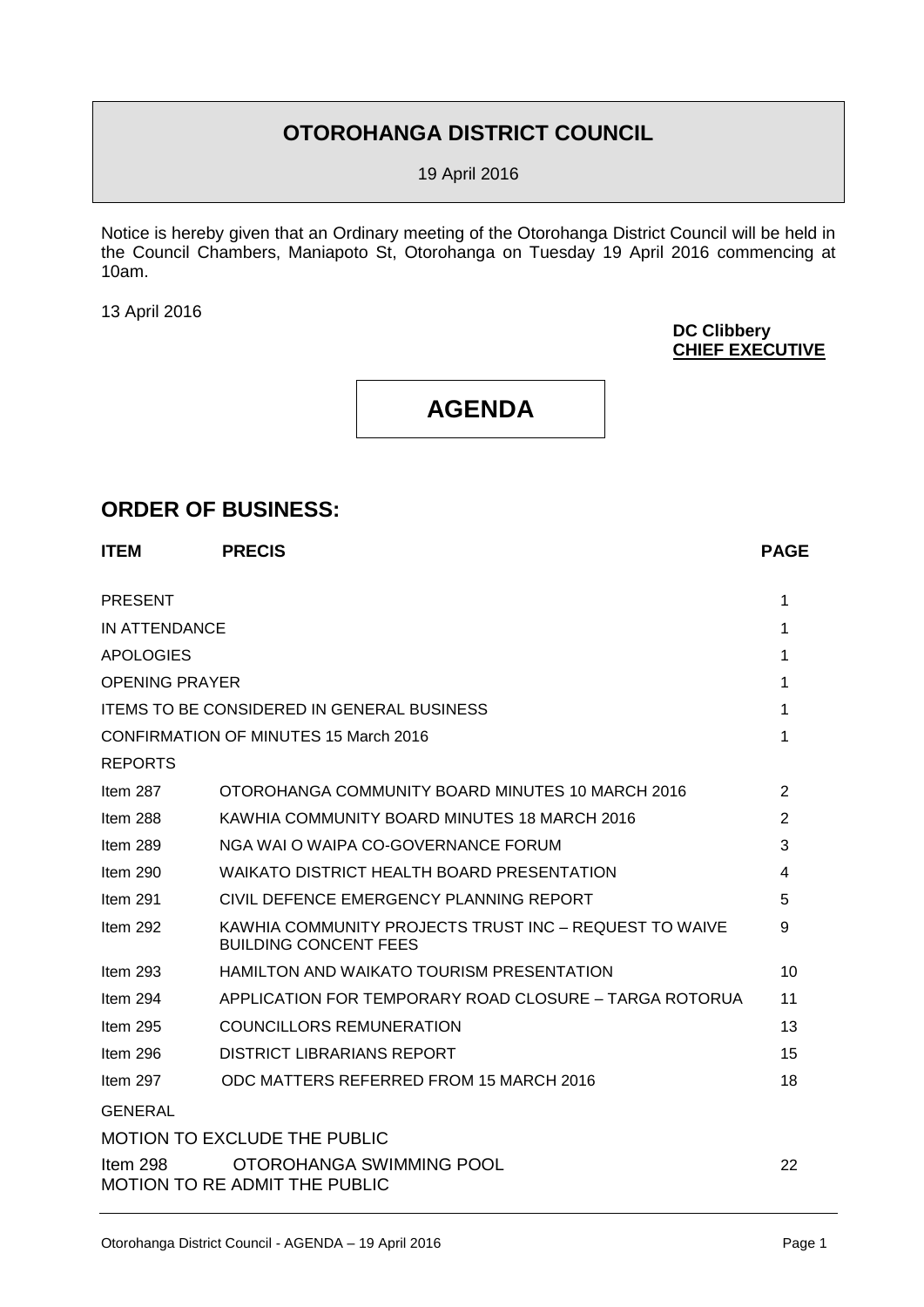# **ITEM 287 OTOROHANGA COMMUNITY BOARD MINUTES – 10 MARCH 2016**

**To: His Worship the Mayor and Councillors Otorohanga District Council**

**From: Governance Supervisor** 

**Date: 12 April 2016**

# **Executive Summary**

Minutes of the meeting of the Otorohanga Community Board held on 10 March 2016 as circulated.

# **Staff Recommendation**

It is recommended:

That the minutes of the meeting of the Otorohanga Community Board held on 10 March 2016 be received.

# **CA Tutty GOVERNANCE SUPERVISOR**

| <b>ITEM 288</b> | KAWHIA COMMUNITY BOARD MINUTES - 18 MARCH 2016                              |
|-----------------|-----------------------------------------------------------------------------|
| To:             | His Worship the Mayor and Councillors<br><b>Otorohanga District Council</b> |
| From:           | <b>Governance Supervisor</b>                                                |
| Date:           | 12 April 2016                                                               |

# **Executive Summary**

Minutes of the meeting of the Kawhia Community Board held on 18 March 2016 as circulated.

# **Staff Recommendation**

It is recommended:

That the minutes of the meeting of the Kawhia Community Board held on 18 March 2016 be received.

# **CA Tutty**

# **GOVERNANCE SUPERVISOR**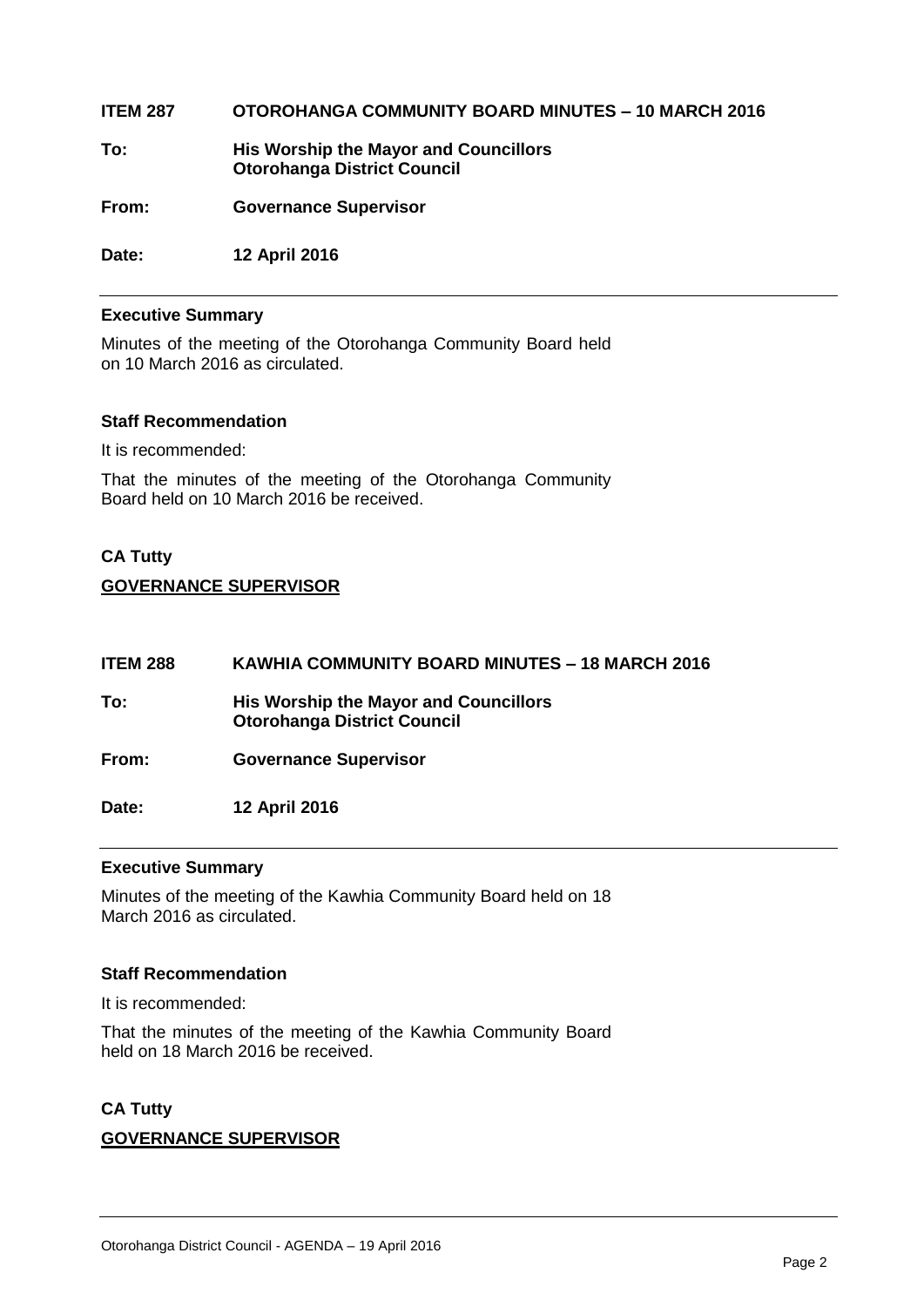| <b>ITEM 289</b> | MINUTES OF NGA WAI O WAIPA CO-GOVERNANCE FORUM MEETING 4 |
|-----------------|----------------------------------------------------------|
|                 | <b>MARCH 2016</b>                                        |

**To: His Worship the Mayor and Councillors Otorohanga District Council**

**From: Environmental Services Manager**

**Date: 19 April 2016**

# **Relevant Community Outcomes**

- Provide for the unique history and culture of the District
- Promote the local economy and opportunities for sustainable economic development
- Manage the natural and physical environment in a sustainable manner
- Foster an involved and engaged Community

# **Executive Summary**

The Nga Wai o Maniapoto (Waipa River) Act 2012 required Manaipoto Maori Trust Board, the Regional Council and Territorial Authorities along the Waipa River to enter into a joint management agreement. That agreement which was formally adopted in 3 April 2013 had as its stated purpose, " *to provide for an enduring relationship between all Parties through the shared exercise of functions, duties and powers and to give effect to the Waipa River Act*." The Co-Governance Forum resolved that the minutes of their meetings would be formally reported to the Trust Board all the member Councils.

# **Nga Wai o Maniapoto (Waipa River) Act 2012 Section 3(1) Overarching purpose of this Act**

*The overarching purpose of this Act is to restore and maintain the quality and integrity of the waters that flow into and form part of the Waipa River for present and future generations and the care and protection of the mana tuku iho o Waiwaia.*

# **Staff Recommendation**

It is recommended that:

The Minutes of Nga Wai o Waipa Co-Governance Forum meeting held at the offices of the Maniapoto Maori Trust Board, 49 Taupiri Street, Te Kuiti on 4 March 2016 be received.

# **A Loe ENVIRONMENTAL SERVICES MANAGER**

# **Attachments**

a. Nga Wai o Waipa Co-Governance Forum minutes 4 March 2016 (**Please refer to document included in separate hardcopy)**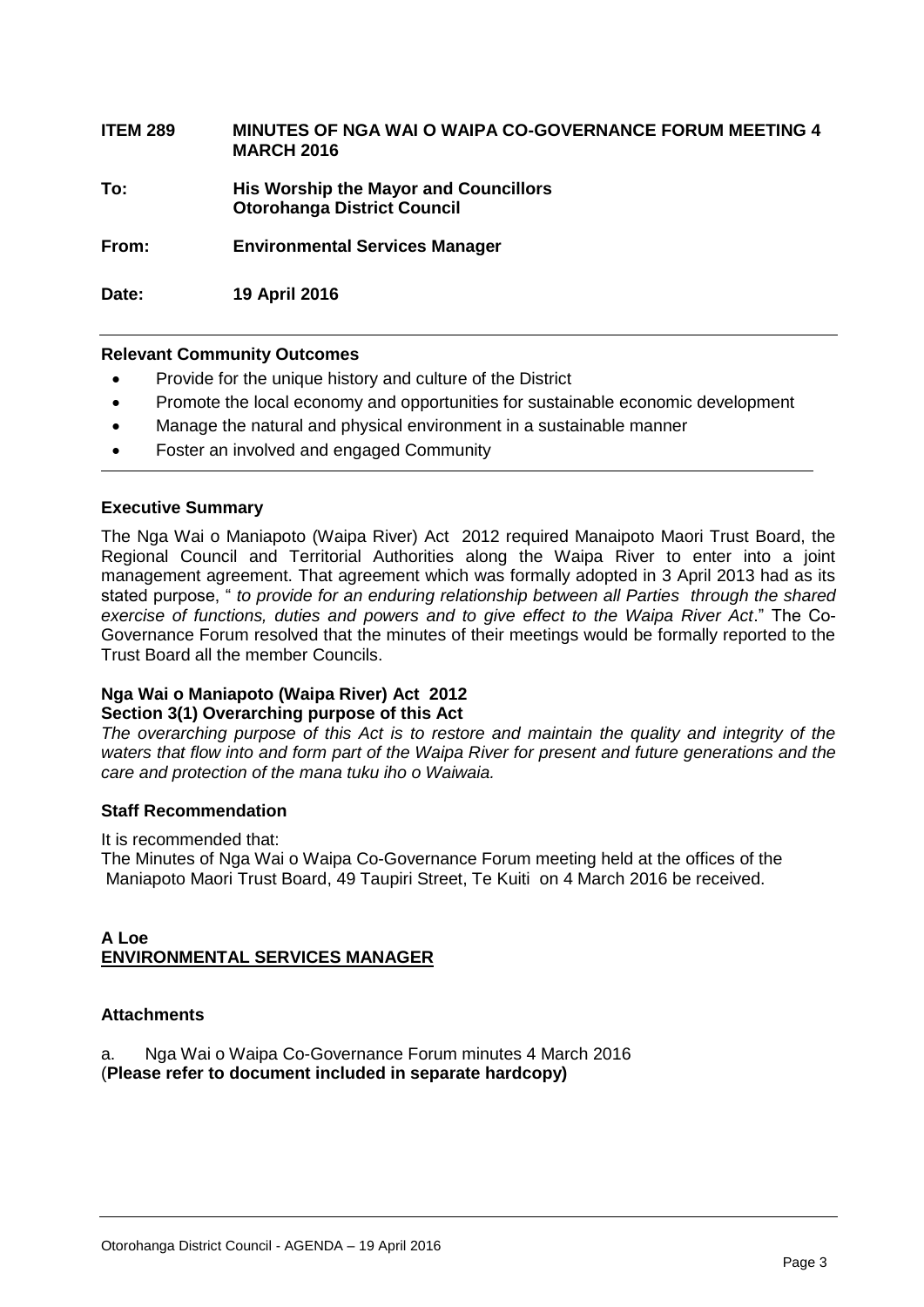# **ITEM 290 WAIKATO DISTRICT HEALTH BOARD – RURAL HEALTH SERVICES DELIVERY**

**To: His Worship the Mayor and Councillors Otorohanga District Council**

**From: Waikato District Health Board Presentation** 

**Date: 19 April 2016**

# **Please refer to documents included in separate hardcopy**

**Document 1** – Presentation / Meeting Agenda

**Document 2** – Rural Services Strategic Planning Update March 2016

**Document 3** – Waikato District Health Board - Rural Health Services Delivery

It is resolved that:

The Waikato District Health Board presentation be received.

**DC Clibbery CHIEF EXECUTIVE**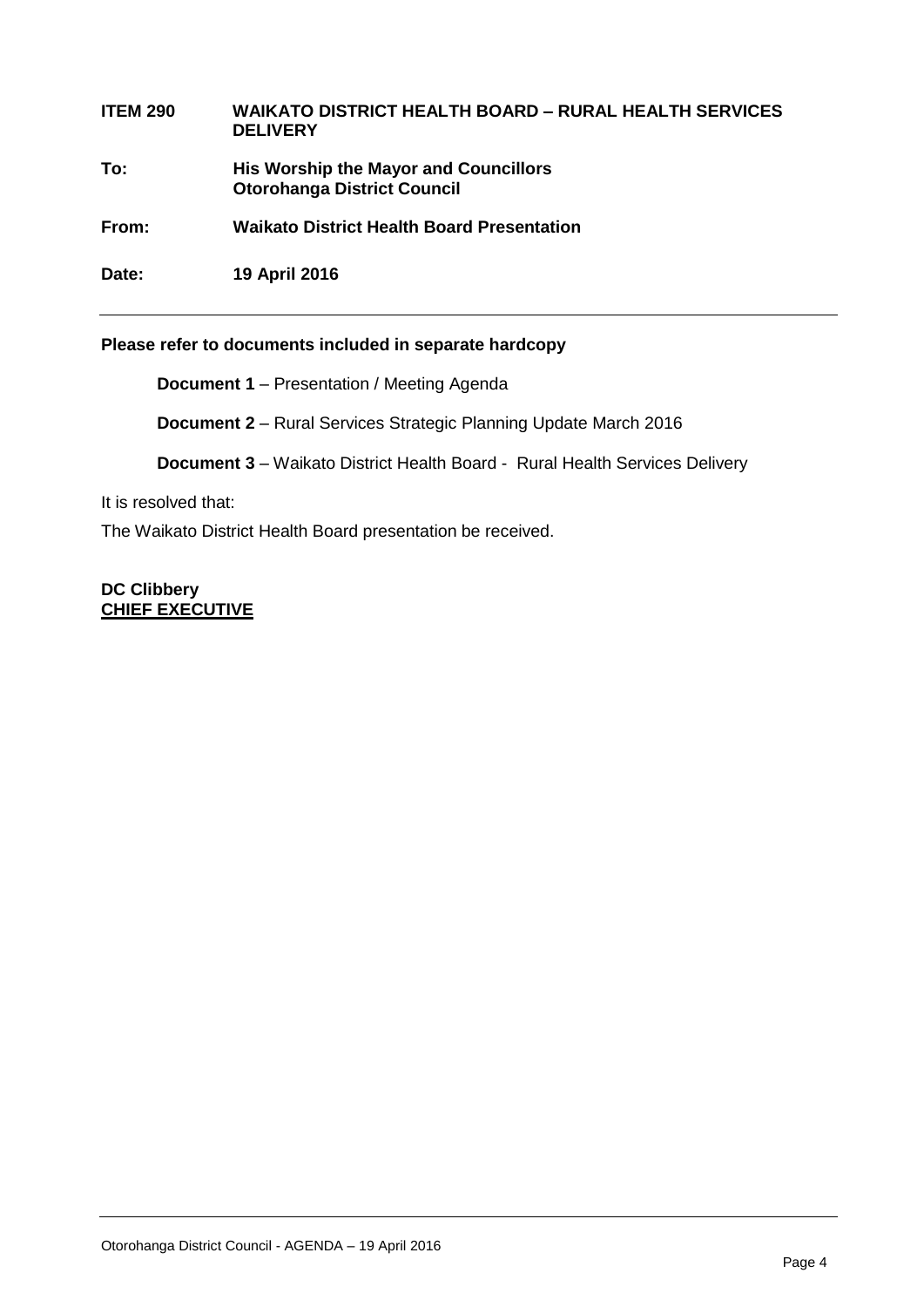**ITEM 291 CIVIL DEFENCE EMERGENCY PLANNING REPORT FOR OCTOBER TO DECEMBER 2015**

**To: His Worship the Mayor and Councillors Otorohanga District Council**

**From: Local Civil Defence Controller**

**Date: 19 April 2016**

# **Relevant Community Outcomes**

- The Otorohanga District is a safe place to live
- Ensure services and facilities meet the needs of the Community
- Promote the local economy and opportunities for sustainable economic development
- Manage the natural and physical environment in a sustainable manner

# **Executive Summary**

To provide the quarterly update report on the Civil Defence Emergency Management activity for the period 1 October 2015 to 31 December 2015. This includes emergency management activities under the shared service arrangement between Waipa, Otorohanga and Waitomo District Councils and activities of the Waikato Civil Defence Emergency Management Group including the Joint Committee.

# **Recommendation:**

*That the Civil Defence Emergency Planning report from Andrew Loe Local Civil Defence Controller and Martin Berryman Emergency Management Operations Manager for the period 1 October 2015 to 31 December 2015 be received.*

# **Background**

The Local Civil Defence Controller and Emergency Management Operations Manager will now provide a quarterly information report to Council on emergency management activities affecting the Western Waikato Emergency Operating Area (WWEOA) which includes Waipa, Otorohanga and Waitomo District Councils. This report covers activities during the final quarter of 2015.

# **Report**

During the reporting period the following significant civil defence emergency management activities were undertaken. Activities will be reported under the headings of the `4 Rs' which highlight the four main tenets of current emergency management planning.

# **Reduction**

The focus of the workload for this quarter has been on the readiness and recovery activities. There are no further updates in the reduction area at this time.

# **Readiness**

Training and Exercises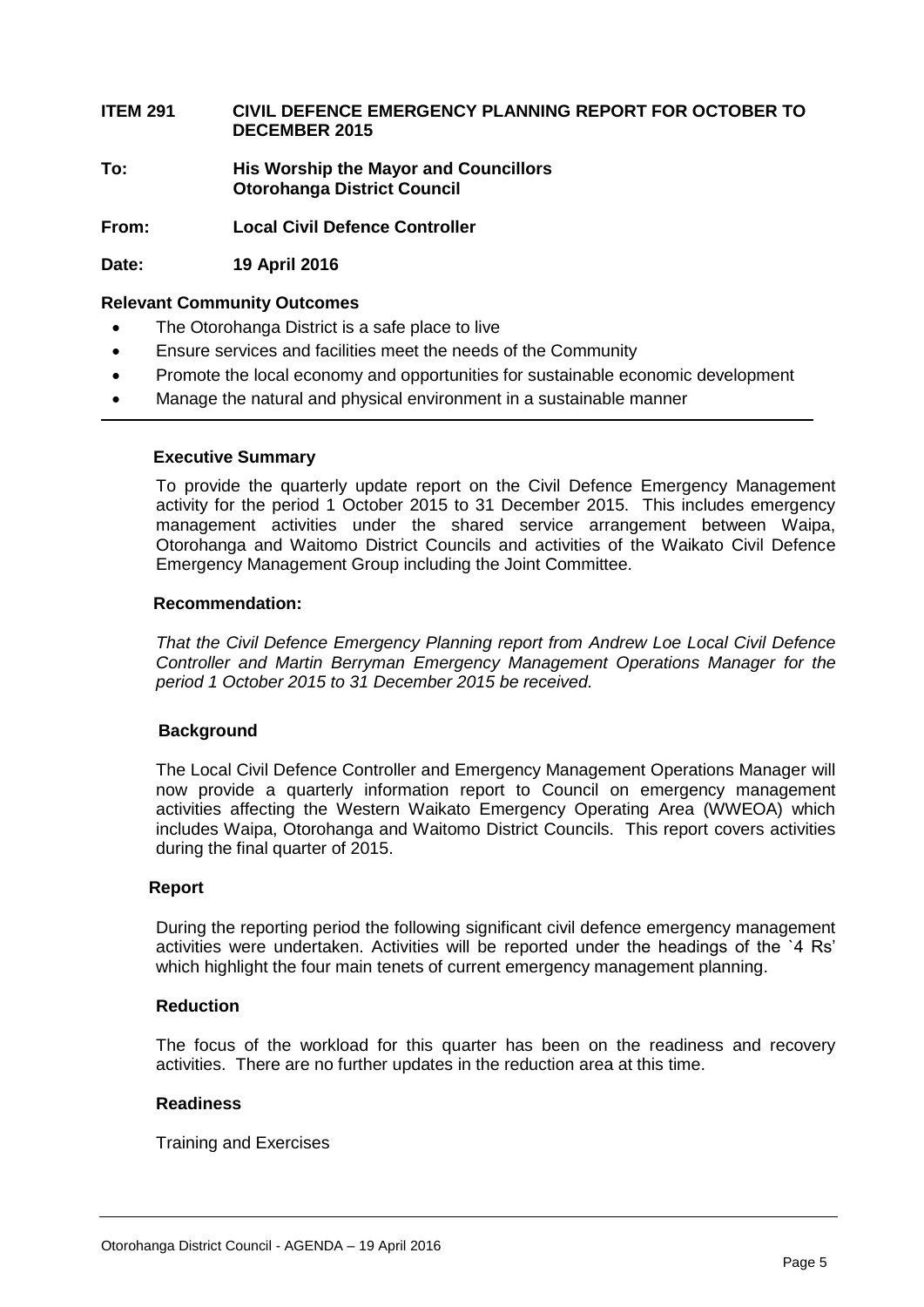# *Civil Defence Centre (CDC - Welfare Centre)*

The Civil Defence Centre training for the establishment and operation of a welfare centre for the identified Council staff has now been undertaken. This course is unit standard assessed. Any new staff who have an interest in the welfare area are also being identified and will be scheduled to complete this course in February/March 2016. The training completed to date is as follows:

| <b>District</b>               | <b>CDC</b> staff<br>identified to date | <b>CDC</b> staff<br>completed training | <b>Percentage</b><br>complete |
|-------------------------------|----------------------------------------|----------------------------------------|-------------------------------|
| <b>Waipa District</b>         | 6                                      |                                        | 66%                           |
| Otorohanga<br><b>District</b> | 3                                      |                                        | 66%                           |
| <b>Waitomo District</b>       |                                        |                                        | 85%                           |

**Table 1: Civil Defence Centre (Welfare) staff training**

The annual Civil Defence Emergency Operating Centre (EOC) training and exercise activities have been programmed for February/ March 2016. Preparation for this training has included identifying all staff from the three Councils and what roles they will undertake in the Emergency Operating Centre (EOC) and then programming dates, places and instructors for each of these. This work has been completed. Resources for these training exercises are currently being prepared.

Across the three Councils the following training has been scheduled:

| <b>Training Courses</b>                                                                         | <b>Staff</b><br><b>Numbers</b> |
|-------------------------------------------------------------------------------------------------|--------------------------------|
| 4 x Foundation Training Courses (4hrs) for new staff                                            | 35                             |
| 2 x Intermediate Training Courses (16hrs) Identified Emergency<br><b>Operating Centre Staff</b> | 36                             |
| 3 x Civil Defence Exercises                                                                     |                                |

# **Table 2: Staff training courses undertaken**

Welfare

# *Local Welfare Committee*

There are two local welfare committees chaired by each Council's Local Welfare Manager. The first consists of Otorohanga and Waitomo and the second Cambridge and Te Awamutu. Identifying the main agencies that will be required to have involvement in a welfare support capacity at a Civil Defence Centre has commenced and the Local Welfare Managers will start these meetings in the next few months.

# *Civil Defence Centre Identification Program (Welfare)*

Following the experience from the Christchurch earthquake and other major emergency events that have taken place since, it has become apparent that not all local halls or school facilities are suitable to be used as a Civil Defence Centre. The Waikato Civil Defence Emergency Management Group (CDEM), using local civil defence professionals, have undertaken a project to identify region-wide all local facilities that may have the resources to support the local community in a civil defence emergency. A review of the appropriate civil defence signage to identify the facility has also been undertaken.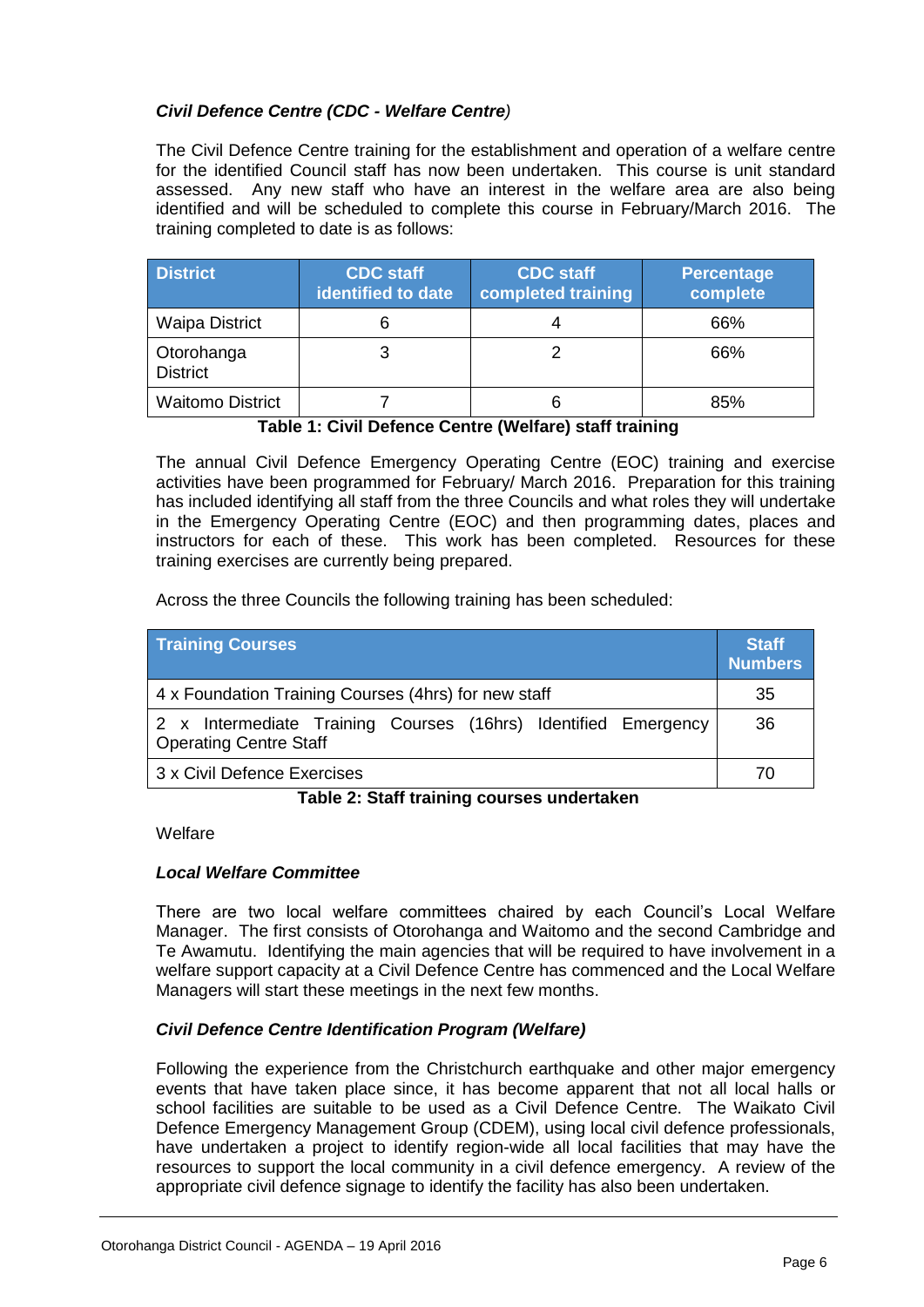The categories identified are:

**Full Civil Defence facilities** where the evacuees can rest, sleep, be fed and, be supported by external Govt. agencies that have a legislative responsibility in this area.

**Short term Civil Defence facilities** where the evacuees can sit and relax and have light refreshments for a few hours before they return to their homes.

**Assembly and/or Information facilities** where locals can assemble before being transported to a larger civil defence facility and/or use it as a meeting place between locals and a drop off and pick up point for people and resources. In addition it could be used as a place where information is posted and released for locals who don't need to evacuate their homes but have no means of receiving updates from outside their area.

New national signage has been developed and progressive implementation will commence once the size of the project has been fully realised.

To support this project, a region-wide publicity program will be implemented to inform the public where the Civil Defence Centres will be and the use of those facilities in a civil defence emergency situation.

This identification project will commence in the Waipa, Otorohanga and Waitomo Districts in January 2016 and the information will be incorporated into the Intramaps mapping system being used within each of the Councils. It will also be uploaded into a computer program (WEBEOC) used for situational awareness in the respective coordinating centres by Welfare Managers and Local Controllers.

# **Local Marae Preparedness Strategy**

The Regional Welfare Manager and Western Waikato Operations Manager co-presented to 16 representatives of local Marae from the Maniapoto Rohe highlighting the content of the Marae Preparedness Strategy and how it and civil defence emergency management staff can assist. Indications from this group suggested that invites will follow to attend these Marae for kaumātua involvement.

This has not eventuated as yet as discussion within each Marae and their internal discussion still needs to occur before any invitation is extended.

# **Neighbourhood Support/Police/Civil Defence Emergency Management Joint Initiative**

A neighbourhood support, Police and Civil Defence Emergency Management staff joint approach initiative that has commenced in Cambridge has produced a workable package that can be rolled out across the districts.

Meetings have been arranged with all group leaders for early February 2016 where the intent is to release a two page plan template which is identical to the Region-wide Community Response Plan layout, so that each group can effectively plan and look after and organise themselves in the early part of a large civil defence emergency or a police emergency.

Importantly, if neighbourhood support can assist helping people stay in their homes and support one another in certain emergency situations rather than attend civil defence centres then this will reduce the pressure on those welfare centres. It is planned that this process will be rolled out through Te Awamutu and then Otorohanga and Waitomo Districts.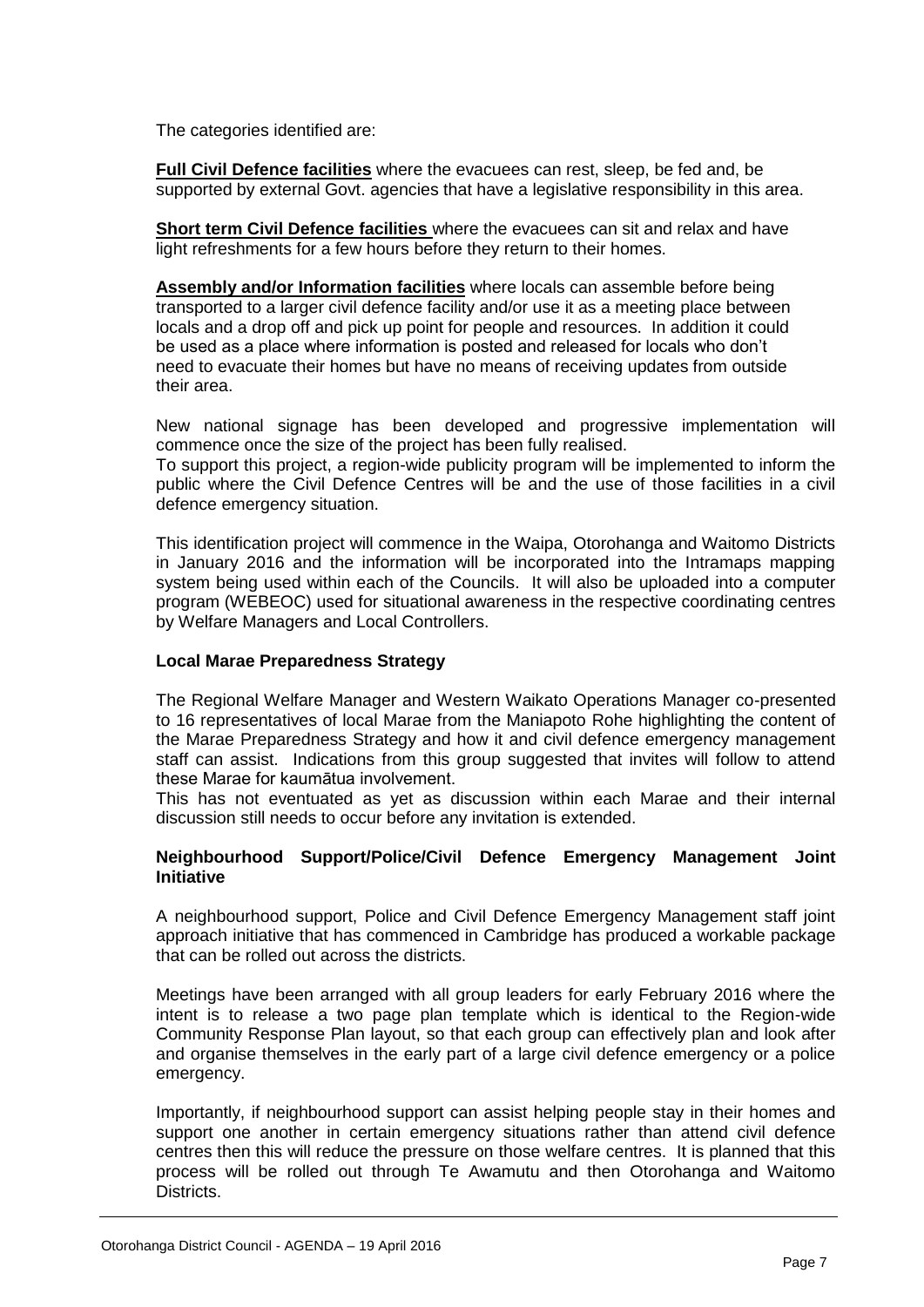# Community Response Plans

Once the planning process is complete in locations that have agreed to undertake a community response plan a fairly robust plan is produced with good community interaction. However, to achieve the completion of a community response plan it is quite a time-consuming process which is reliant on the speed and interaction of each group. Currently, the approach to developing community response plans is under review coupled with the resourcing required to deliver more plans.

# **Response**

Other than monitoring Local Severe Weather Warnings there have been no emergency situations.

# **Recovery**

Three Recovery Plans and the necessary processes have been prepared as the basis of a Council Recovery Plan. These are currently in a draft form and are being progressively reviewed prior to being forwarded to the Councils for consideration. Once completed and approved by the respective Councils it will become the basis for the Recovery Manager to commence consultation with the various community representatives.

# **Waikato Civil Defence Emergency Management Group Joint Committee**

The Waikato Civil Defence Emergency Management Group Joint Committee meeting on 16 November 2015 was held at the Waikato Regional Council office in Grey St Hamilton. The minutes of that meeting are attached under separate cover. The first scheduled meeting of the Joint Committee in 2016 was held on 7 March. The minutes of that meeting were not available at the time of writing.

# **Waikato Civil Defence Emergency Management Group Plan**

The Waikato CDEM Group Emergency Management 2016-2020 Plan is still in preparation with in-depth consultation being undertaken across the emergency management field and other stakeholders before it goes to public consultation next year. The Western Waikato Emergency Operating Area representatives will assist in the development of this new plan.

Andrew Loe  **LOCAL CIVIL DEFENCE CONTROLLER**

 Martin Berryman  **EMERGENCY MANAGEMENT OPERATIONS MANAGER**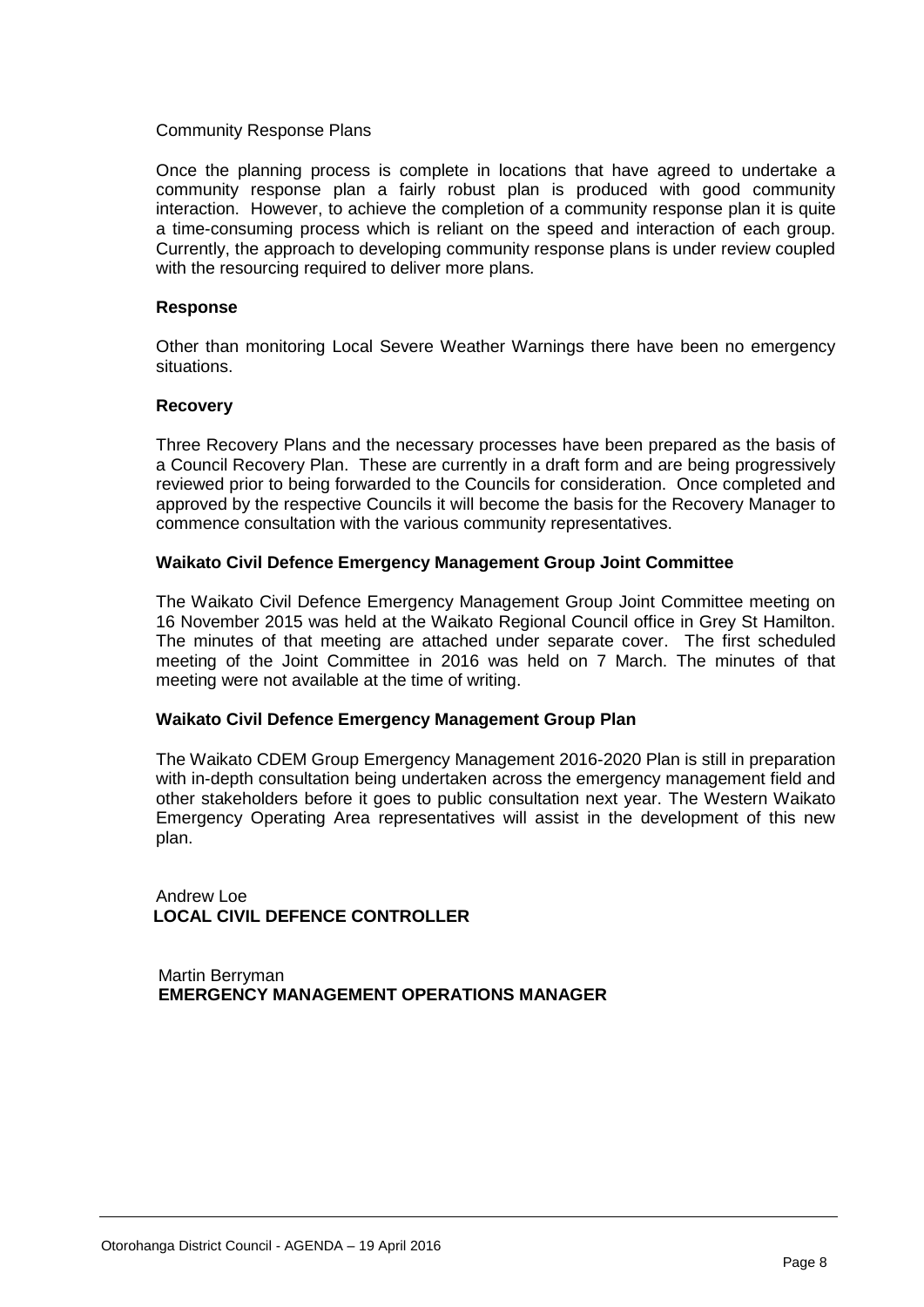| <b>ITEM 292</b> | <b>REQUEST TO WAIVE BUILDING CONSENT FEE – KAWHIA COMMUNITY</b><br><b>PROJECTS TRUST</b> |
|-----------------|------------------------------------------------------------------------------------------|
| To:             | <b>His Worship the Mayor and Councillors</b><br><b>Otorohanga District Council</b>       |
| From:           | <b>Governance Supervisor</b>                                                             |
| Date:           | 19 April 2016                                                                            |

# **Relevant Community Outcomes**

Provide for the unique history and culture of the District

### **Executive Summary**

To consider a request from the Kawhia Community Projects Trust Inc for a remission of the Building Consent fee associated with the Pou-Maumahara (Remembrance Pillar)

### **Staff Recommendation**

It is recommended:

That Council provide a grant of \$720.40 to the Kawhia Community Projects Trust Inc.in respect of the Building Consent fees associated with the Pou-Maumahara (Remembrance Pillar) to be funded from Council's Sundry Grants account.

# **Report Discussion**

A request has been received from the Kawhia Community Projects Trust Inc for a remission of the Building Consent fee of \$720.40 associated with the Pou-Maumahara (Remembrance Pillar) to be erected in the Omimiti Reserve on the Kawhia foreshore.

The Chairman of the Trust has advised that this particular project has been some 3 years in the making and has involved the Trust in considerable fund-raising. Major grants have been received from Creative NZ (\$40,250),Trust Waikato (\$8,000), Pub Charity (\$15,000) and Waipa Networks(\$11,150) all of which are earmarked for specific parts of the project and subject to accountability reports. By recognising the value of voluntary contributions the eventual cost of the project is estimated at around \$100,000.

Whilst Building Consent Fees cannot be waived, a grant of corresponding value could be given.

Support from the Kawhia Community Board and the Otorohanga District Council will be recognised in the list of project sponsors.

# **Colin Tutty**

# **GOVERNANCE SUPERVISOR**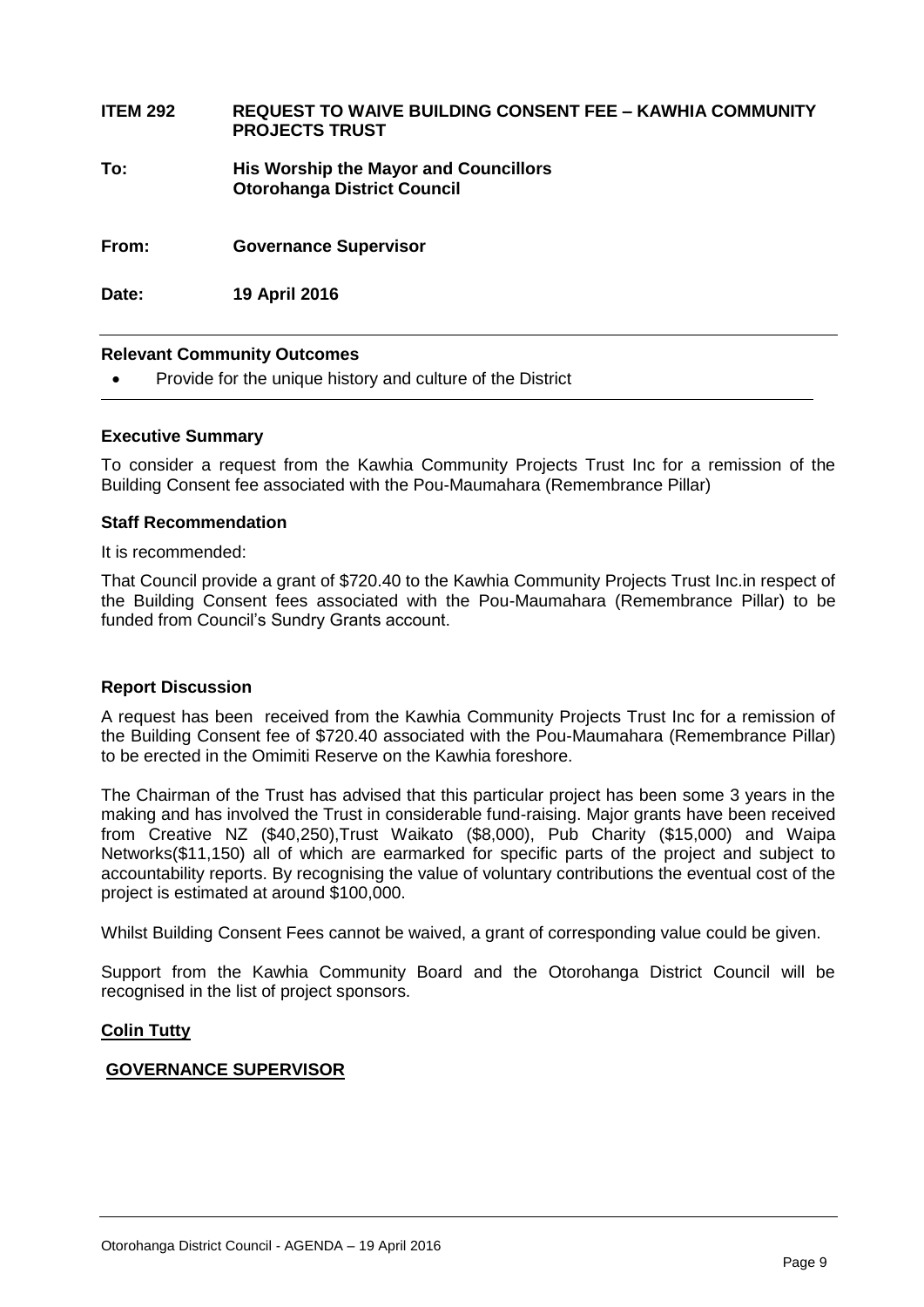# **ITEM 293 HAMILTON & WAIKATO TOURISM PRESENTATION**

**To: His Worship the Mayor and Councillors Otorohanga District Council**

**From: Chief Executive**

**Date: 19 April 2016**

# **Relevant Community Outcomes**

- Ensure services and facilities meet the needs of the Community
- Promote the local economy and opportunities for sustainable economic development
- Recognise the importance of the Districts rural character

# **Executive Summary**

Hamilton & Waikato Tourism Chief Executive, Ms Kiri Goulter, will attend the meeting and give a presentation to Councillors regarding their activities.

# **Staff Recommendation**

It is recommended that:

The Hamilton & Waikato Tourism presentation be received.

**DC Clibbery CHIEF EXECUTIVE**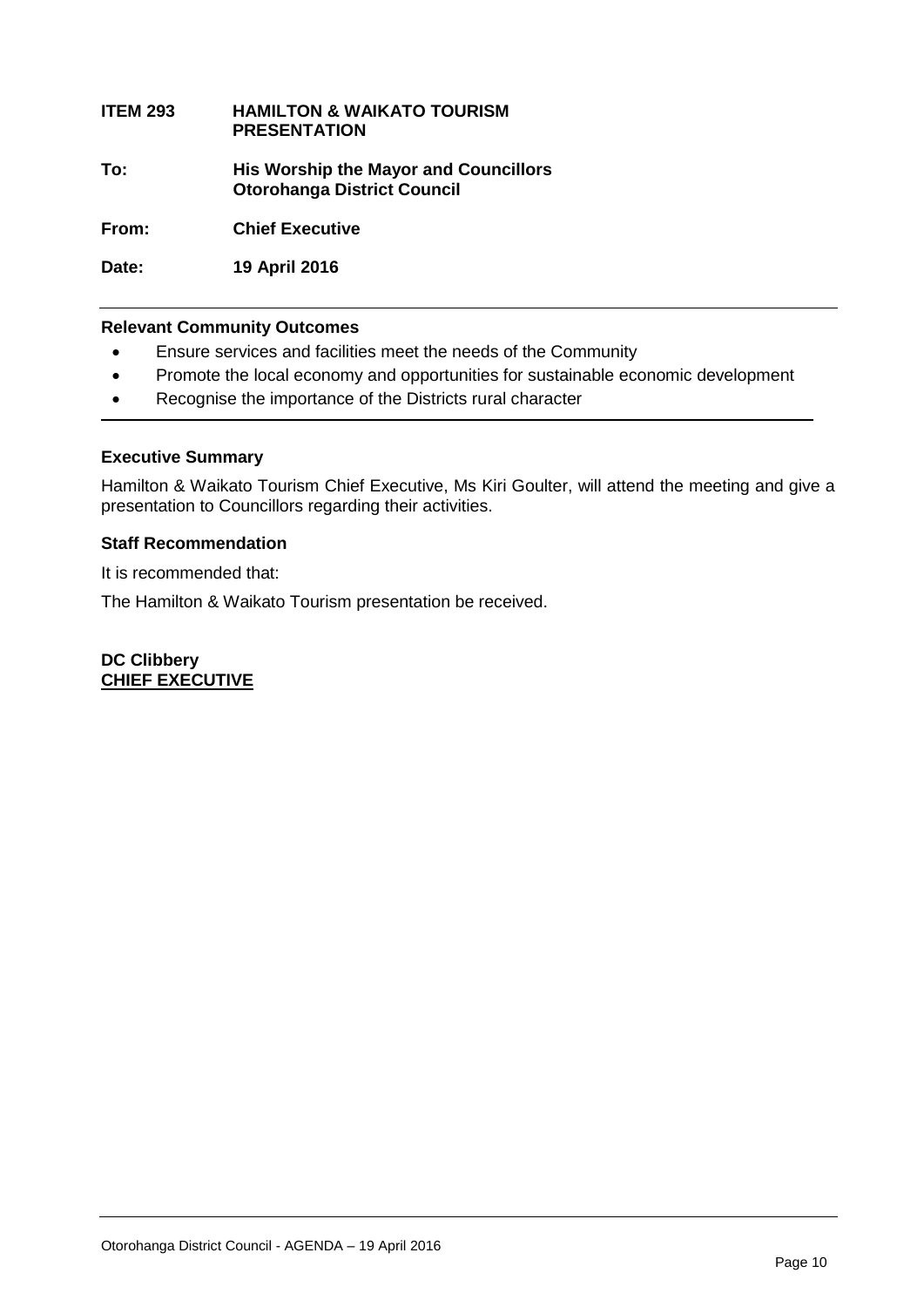**ITEM 294 APPLICATION FOR TEMPORARY ROAD CLOSURE - TARGA ROTORUA**

**To: His Worship the Mayor and Councillors Otorohanga District Council**

**From: Engineers Representative**

**Date: 19 April 2016**

# **Relevant Community Outcomes**

- Promote the local economy and opportunities for sustainable economic development
- Manage the natural and physical environment in sustainable manner
- Foster an involved and engaged Community
- Recognise the importance of the Districts rural character

# **Executive Summary**

Application has been received from Club Targa Inc for the following road closures within the Otorohanga District, to enable the Targa Rotorua 2016 event and associated activities to proceed. To assist with the stage security, Club Targa have also requested the closures to include 50 metres of each adjoining road, (with the exception of Waipapa Road), from where it intersects with the road being applied for.

# **Staff Recommendation**

It is recommended that:

Approval be granted for the following road closures, including 50 metres of each adjoining road, (with the exception of Waipapa Road), from where it intersects with the road being applied for:

Purpose: Targa Rotorua 2016

Date: Saturday, 14 May 2016

Details of Closure: **Stage Name – Mangare Road**

**MANGARE ROAD** – from the district boundary to its intersection with Pukewhau and Huirimu Roads. Includes intersection with Landing Road.

**PUKEWHAU ROAD** – from its intersection with Mangare and Huirimu Roads to finish at the intersection with Waipapa Road.

**Period of Closure:** 0825 am to 1200 pm

With the following conditions imposed:

- 1. Emergency services have right of way at all times.
- 2. Club Targa Inc is to pay an application fee of \$400.00 towards administration of the road closures to Otorohanga District Council.
- 3. Club Targa Inc is to pay for all advertising costs in appropriate newspapers. Public notice advertisements are to be published in the Te Awamutu Courier.
- 4. Club Targa Inc is responsible for obtaining public liability insurance (and paying the cost thereof) to a minimum value of \$2,000,000. This is required to indemnify Council against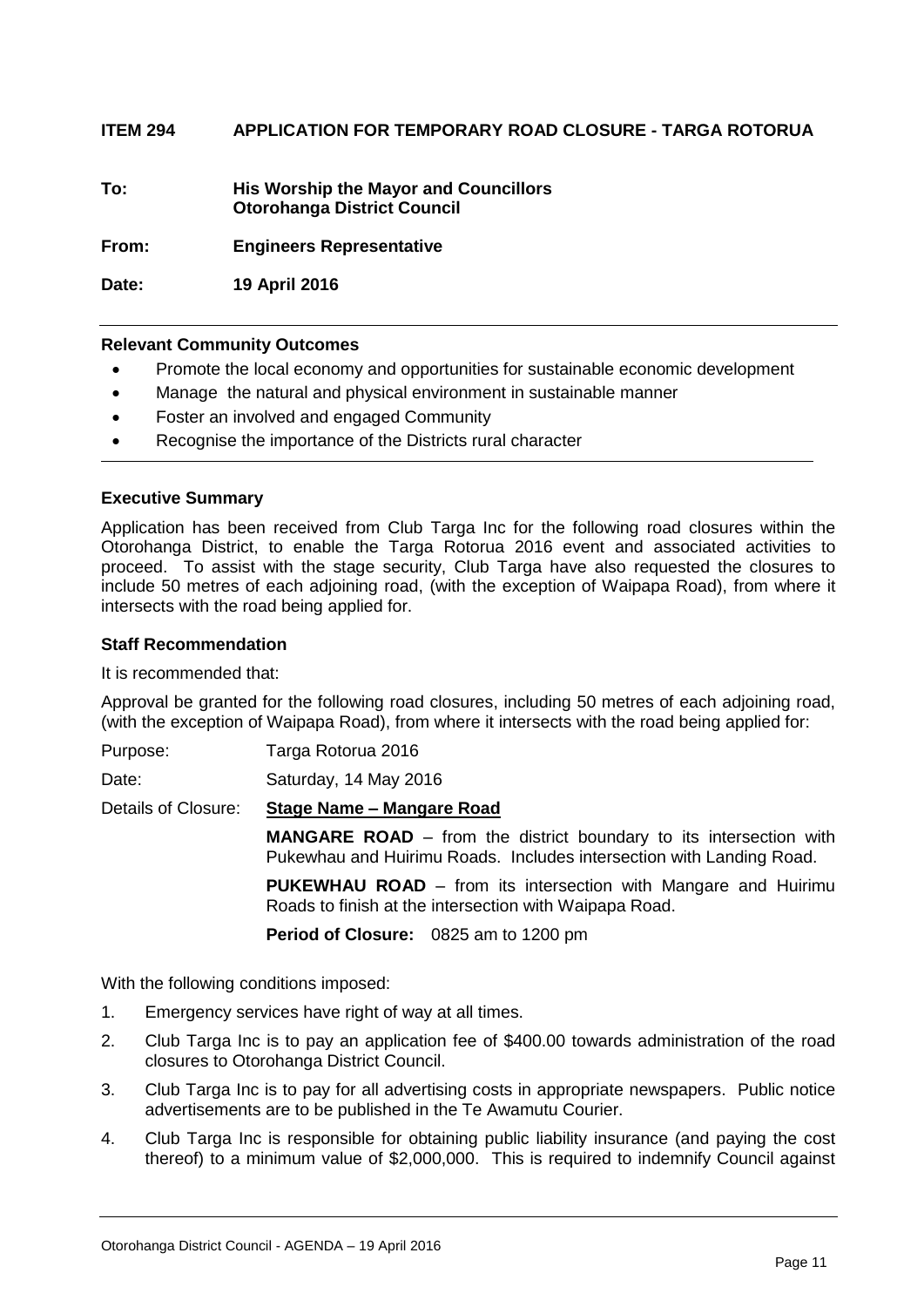any damage to property or persons as a result of rally activities during the road closure period.

- 5. Club Targa Inc is to liaise, and provide evidence of liaison with all operators and businesses that may be affected by the road closures.
- 6. Club Targa Inc is to consult with all residents of all properties on the roads intended to be closed and also residents on roads connecting with the roads intending to be closed, including any no exit roads. Mail drops to residents are also to be carried out. All mail drops to residents are to be approved by Council staff before distribution to residents commences. The subsequent mail drop to be completed no later than ten full days before the proposed closures.
- 7. Club Targa Inc is solely responsible for signposting and policing of the roads to be closed, to ensure that only vehicles connected with the rally have access to the road closure areas. This includes arranging the delivery, erection and staffing of all road closure barriers and the removal thereof after closures. All gates and entranceways are to be taped and tape is to be removed thereafter.
- 8. Signs advising of the road closures are to be erected at the start and end of the closed portions of roads and on each intersecting road two weeks prior to the road closure. All signs are to be removed immediately after the closure. A Club Targa representative is to meet with Council Engineering Staff regarding the required signs format, size, location and quantity of signs for approval before they are manufactured and erected.

# **Report Discussion**

These road closures are proposed pursuant to the Tenth Schedule of the Local Government Act 1974. Club Targa are prepared to comply with the objection provisions contained in the Transport (Vehicular Traffic Road Closure) Regulations 1965, to build on the good relations they have with residents from the affected areas.

**Marion Fleming ENGINEERS REPRESENTATIVE**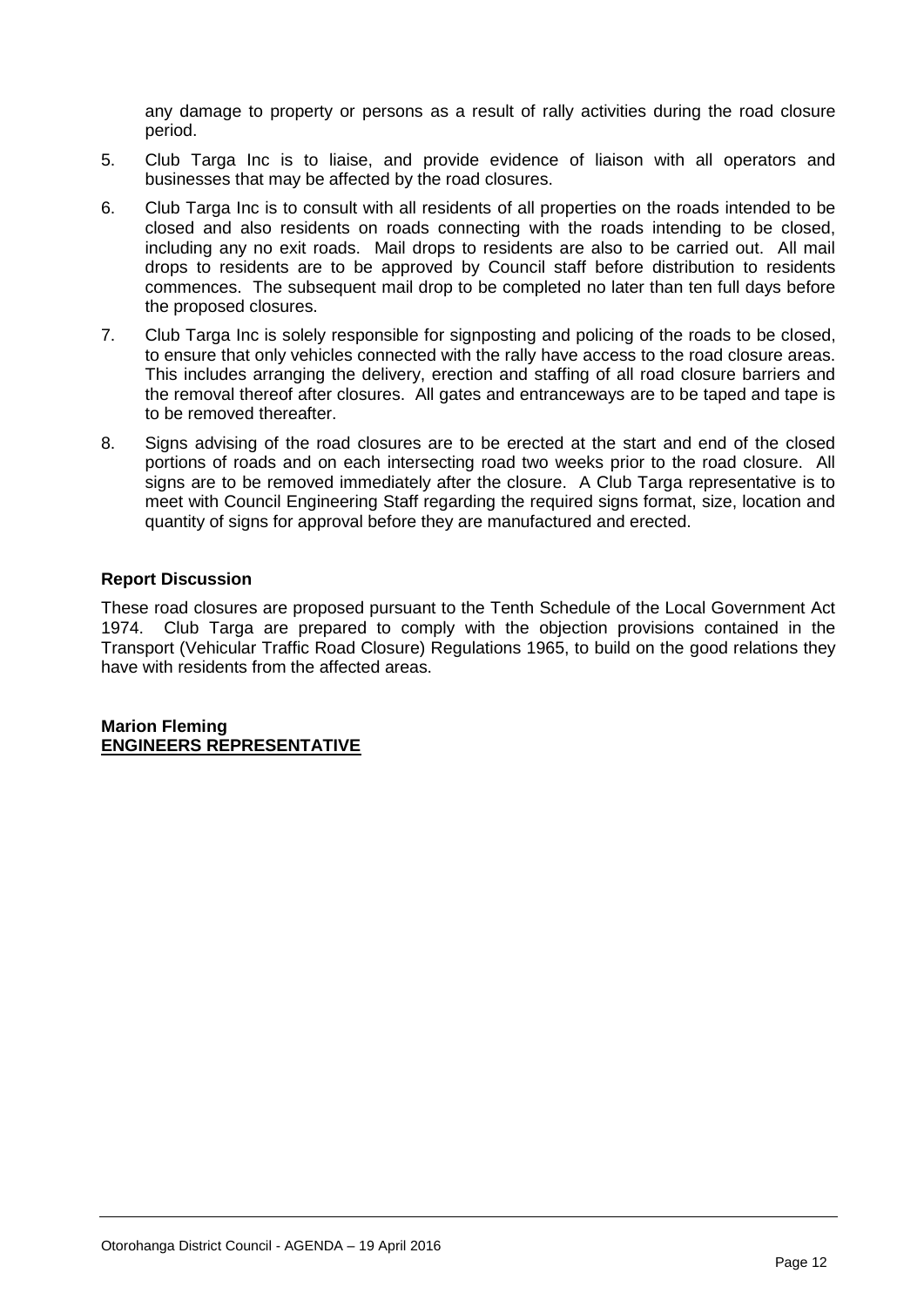| Item $295$ | <b>COUNCILLORS REMUNERATION</b>                                                    |
|------------|------------------------------------------------------------------------------------|
| To:        | <b>His Worship the Mayor and Councillors</b><br><b>Otorohanga District Council</b> |
| From:      | <b>Finance and Administration Manager</b>                                          |
| Date:      | 19 April 2016                                                                      |

# **Relevant Community Outcomes**

Foster an involved and engaged Community

# **Executive Summary**

Advice has been received from the remuneration Authority indicating the proposed levels of Remuneration and changes to the allowance available towards additional duties for Elected Members as from 1 July 2016.

# **Staff Recommendation**

It is recommended:

That the Report be received

### **Report Discussion**

### **Background**

In 2013 the process around the setting of Remuneration for Elected Members was changed. The Remuneration Authority introduced a system based on a 'Size Index' relative to each Council's population and expenditure, and anticipated hours of governance and representation.

Advice is received annually from the Remuneration Authority on base remuneration for the Mayor, Councillors, Community Board Members and Community Board Chairs. For the 2016/17 year the Authority has indicated an increase in base remuneration of 3%.

In addition to the base remuneration there is also a pool available for additional duties, such as that undertaken by the Deputy Mayor or participating in the District Plan hearing process. This additional pool was set at 150% of the base Council salary and the maximum amount payable for additional duties to any one Councillor was capped at 40%.

### Changes to payment for additional duties.

To recognise the concerns reflected in the review and the ability to appropriately address the additional duties of some elected members, the Authority has decided to increase the amount available to supplement base remuneration from 150% of the councillor's remuneration to 200%. Therefore the maximum amount available for Otorohanga District Council for 2016/17 is \$33,784. The Authority has also decided to respond to concerns raised by Councils by removing the 40% cap on the payment to individual councillors for additional duties.

Currently, the remuneration for the Deputy Mayor is capped at 40% over the base councillor's remuneration. With the changes to the limits for additional duties there is no requirement for this cap to be applied as from 1 July 2016.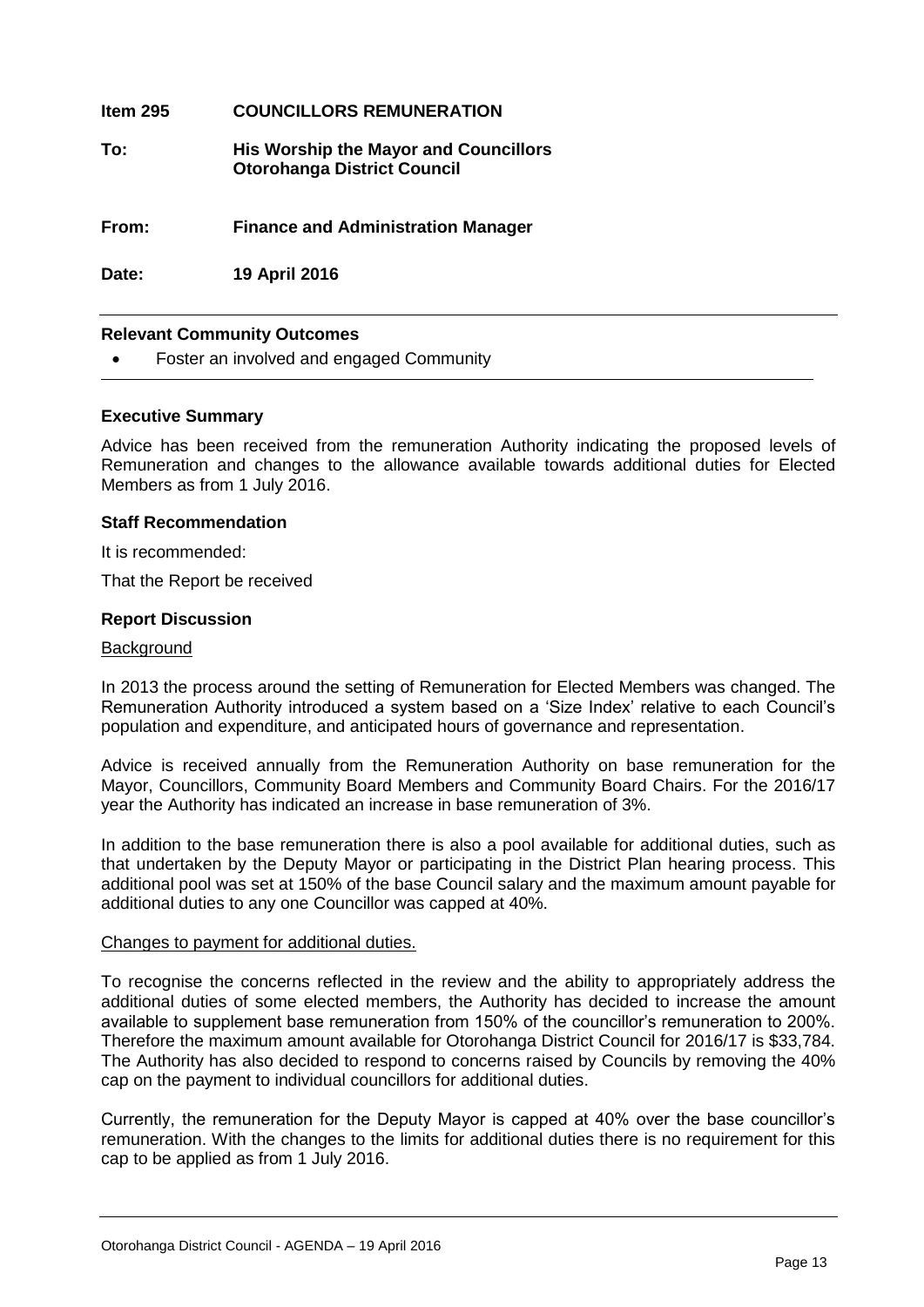A declaration to the Remuneration Authority for additional duties is required to be completed by May 16<sup>th</sup> 2016.

**G. D Bunn FINANCE AND ADMINISTRATION MANAGER**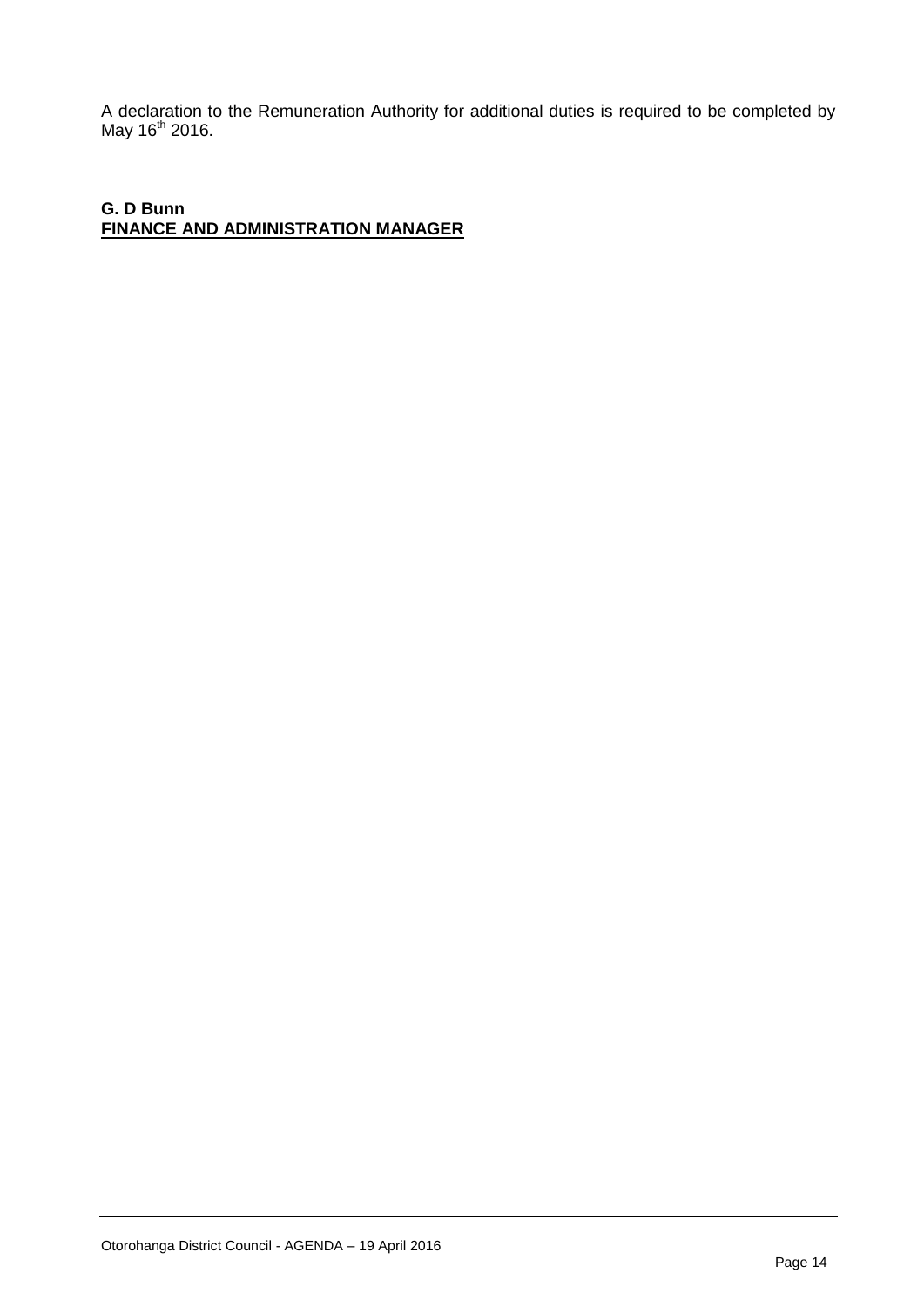# **ITEM 296 DISTRICT LIBRARIANS QUARTERLY REPORT FOR JANUARY TO MARCH 2016**

**To: His Worship the Mayor & Councillors Otorohanga District Council**

**From: District Librarian** 

**Date: 19 April 2016**

# **Relevant Community Outcomes**

- Ensure services and facilities meet the needs of the Community
- Foster an involved and engaged Community

# **Executive summary**

New student shelvers have been appointed for 2016. The Kōtui software has been updated and a Kōtui library managers' meeting has been held. We offered successful summer holiday reading programmes for teens and pre-teens, and plan to offer a winter reading programme. I have attended the annual APLM meeting. Usage statistics for Otorohanga Library reveal an upwards trend for the quarter.

# **Recommendation**

That the District Librarian's Quarterly Report for the period January to March 2016 be received.

# **Discussion**

# **Staffing**

Two Otorohanga College students have been employed as library shelvers for 2016: Lindsey Houston and Kayla Malan.

Increasing demands are being placed on library staff to provide assistance to library patrons in the use of information technology to carry out the business of their everyday lives. Our online database and digital resources are now more visible thanks to our Kōtui web pages. It is becoming crucial for library staff to be skilled and confident operators of these technologies, in order to maximise the value that the library can offer its citizens.

# **Kōtui Updates**

Over the period December to March, a technical maintenance and upgrade programme has been undertaken for the Kōtui consortium. During December, a bibliographic and authority deduplication process occurred, which greatly reduced the number of duplicate records in the Kōtui bibliographic database.

In February, the Enterprise interface was upgraded to version  $4.5 -$  this has meant that the display of catalogue records and electronic resources records can be shown as interfiled results for people searching the interface. In mid-March, the core Symphony library management system was upgraded to version 3.5.1.1, which is the most recent version of this software.

Also in March, a series of web-based training instruction was offered in the use of BlueCloud Analytics, which is an advanced reporting programme. This programme allows libraries to have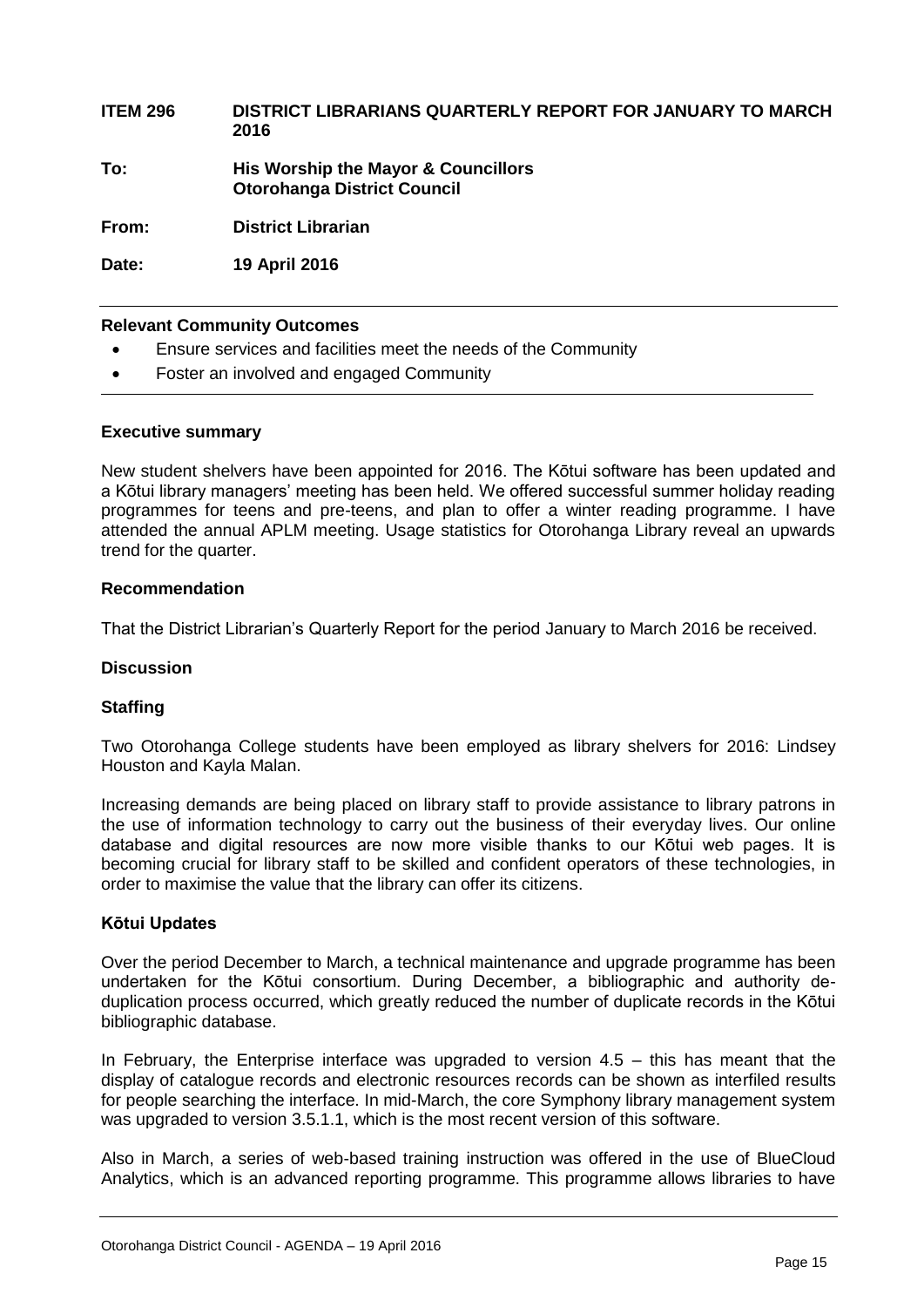direct access to statistical information and allows the Kōtui office to use it on libraries' behalf. BC Analytics is now regarded as being integral to the Kōtui operation. All of these upgrades have been undertaken as part of our Kōtui membership fee.

# **Kōtui Library Managers' Meeting**

A meeting for the managers of libraries in the Kōtui consortium was held in Wellington on Wednesday 18 November, with attendance costs being covered by the Kōtui Board.

To ensure that the membership benefits of Kōtui are maximised beyond simply sharing a library management system, the Managers' group role is to provide direction and priorities for the development of services and to maximise

potential for further service collaboration. An Executive committee has been elected to lead the development of these initiatives.

By the end of this financial year, 32 Library services from 34 local authorities will belong to the Kōtui consortium, just over half of the country's 67 local authorities.

# **Programmes & Activities**

# *Summer Holiday Reading Programmes*

The finale functions for our E.C. Read'N programme, *Get Carried Away with Books"* and our iRead programme were held on 26 and 28 January, respectively.

Eight intermediate-aged children took a trip to Leap at Te Rapa, where they enjoyed a very energetic morning of trampolining, followed by a Macdonald's lunch. The winner of the tablet device (partly sponsored by 100% Otorohanga) was Rick Dykshoorn while Emily Londt won a prize for best reading journal.

Twenty-eight children successfully completed the E.C. Read'N summer reading challenge for children aged 6 to 10 years. These children, and other family members, enjoyed a swim at the Te Awamutu Events Centre followed by a Subway lunch in the Rose Garden. Deputy Mayor Deborah Pilkington presented certificates and prize books to programme participants.

Library staff very much enjoyed following the reading progress of these children over the holiday period. Both programmes seem to fit needs of the different age groups – the younger children appreciate receiving a themed incentive at each report-in.

# *Winter Warmers*

Our library will this year offer 20 places on the E.C. Read'N's Winter Warmers programme, which runs from 27 June until 5 August. This is a simplified version of the summer reading programme – we hope to conclude with a storytelling evening in the library.

# *King Country Writers, Poets and Illustrators Group*

Following an inaugural meeting in October 2015, regular monthly meetings of this group were held in the Library. However, owing to expanding numbers, a decision has now been made for the group to convene at Otorohanga's Wintec premises.

# **Association of Public Library Managers' Strategic Meeting, 5-6 April**

The annual Public Libraries' of New Zealand strategic meeting was held in the Walter Nash Stadium at Taita, Hutt City on 5-6 April.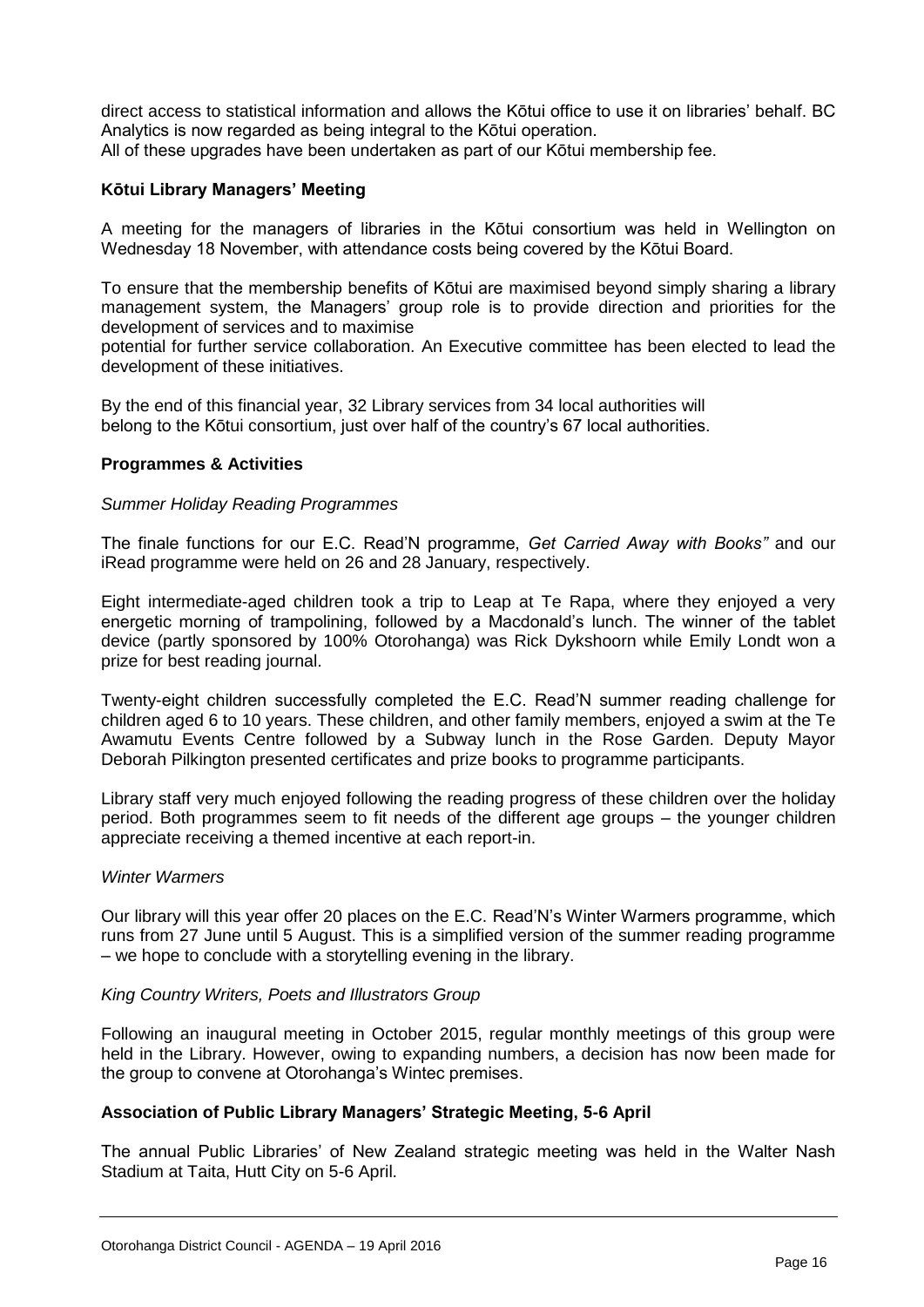Entitled "Re-Create", the two day event enabled 87 participants to take part in some lively discussion which will inform a project to develop new strategic priorities for the Association.

Thought-provoking speakers included Auckland demographer Dr Natalie Jackson and Justin Duckworth, Bishop of Wellington.

I observed that a strong emphasis on the delivery of community programming is now prevalent amongst library authorities throughout the country.

The Walter Nash Stadium is a new, multi-purpose venue in Taita, housing an indoor sports complex and community meeting rooms, in addition to library and Council service centre functions.

# **Quarterly Usage Statistics**

*Otorohanga Library (January to March 2016)*

|                                 | 2015/16 | 2014/15 | <b>Notes</b>   |
|---------------------------------|---------|---------|----------------|
| <b>Physical Visits</b>          | 10,783  | 10,752  | 0.3% increase  |
| <b>Materials Issued</b>         | 9,577   | 9,076   | 5.5% increase  |
| <b>Digital Downloads</b>        | 225     | 219     | 2.7% increase  |
| <b>Computer Sessions (APNK)</b> | 1,699   | 1.671   | 1,7% increase  |
| <b>Wifi Sessions</b>            | 9,666   | 6,607   | 46.3% increase |
| Membership registrations        | 66      | 36      |                |

*Kawhia Library (January to March 2016)*

|                          | 2015/16 | 2014/15 | <b>Notes</b>   |
|--------------------------|---------|---------|----------------|
| Materials Issued         | 445     | 633     | 29.7% decrease |
| Computer sessions (APNK) | 55      |         | 21.4% decrease |
| Wifi sessions            | 2,180   | 1,367   | 59.5% increase |
| Membership registrations | ╭       | 8       |                |

**Sarah Osborne District Librarian**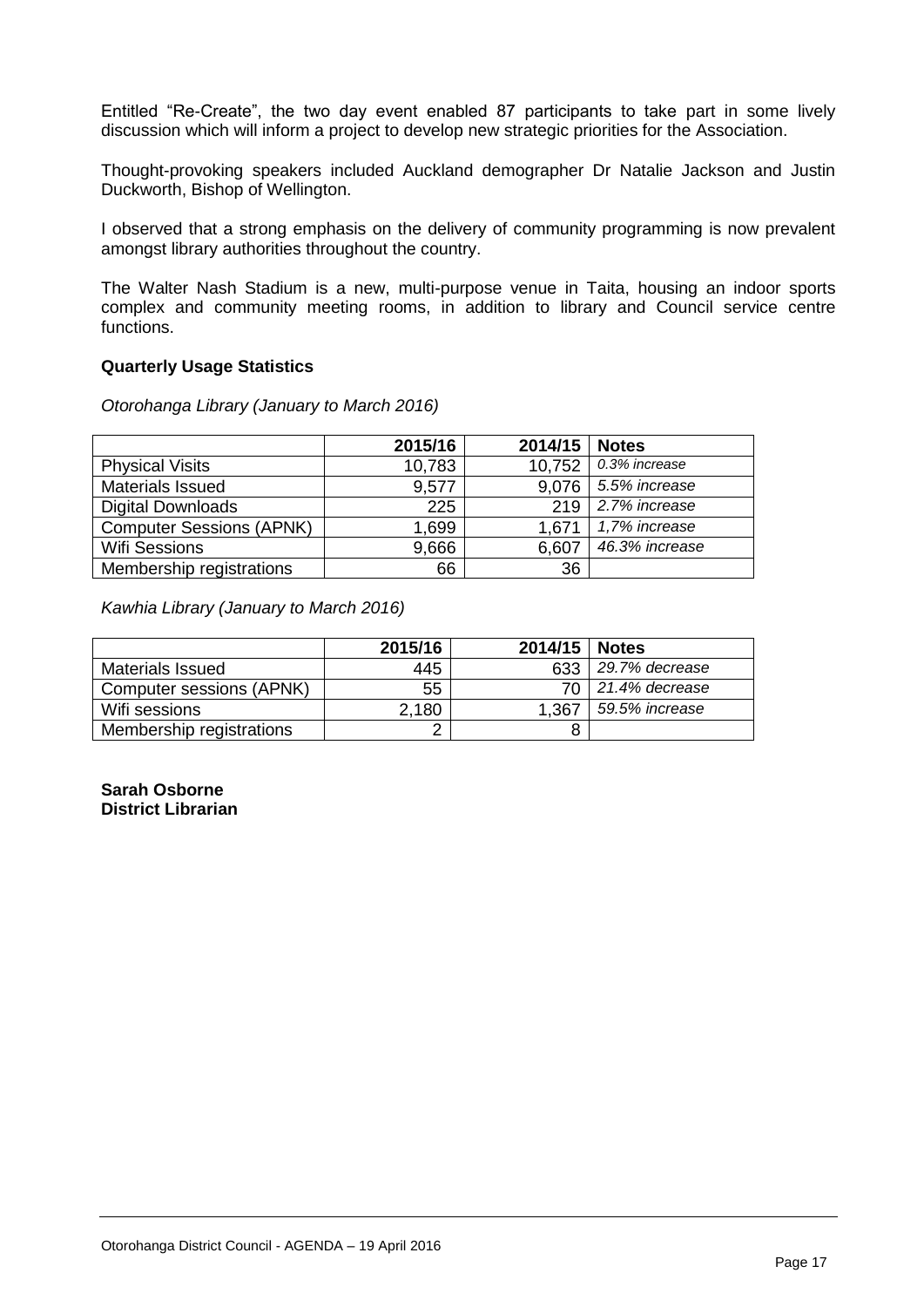# **ITEM 297 ODC MATTERS REFERRED FROM 15 MARCH 2016**

**To: His Worship the Mayor & Councillors Otorohanga District Council**

**From: Governance Supervisor**

**Date: 24 March 2016**

# **1 HIS WORSHIP**

# **20 October 2015**

i. To follow up on the suggestion for a future Council meeting to be held on a local Marae in the District

# **2 ENGINEERING MANAGER**

# **15 March 2016**

i. To arrange for staff to investigate the slumping occuring on Haurua Road.

# **3 ENVIRONMENTAL SERVICES MANAGER**

# **15 March 2016**

i. To investigate what the correct procedure is for the disposal of Possum Carcasses

# **4 COUNCILLORS**

# **15 March 2016**

i. To give consideration to what they wish to see during a Council Tour of the eastern side of the District

# **CA Tutty GOVERNANCE SUPERVISOR**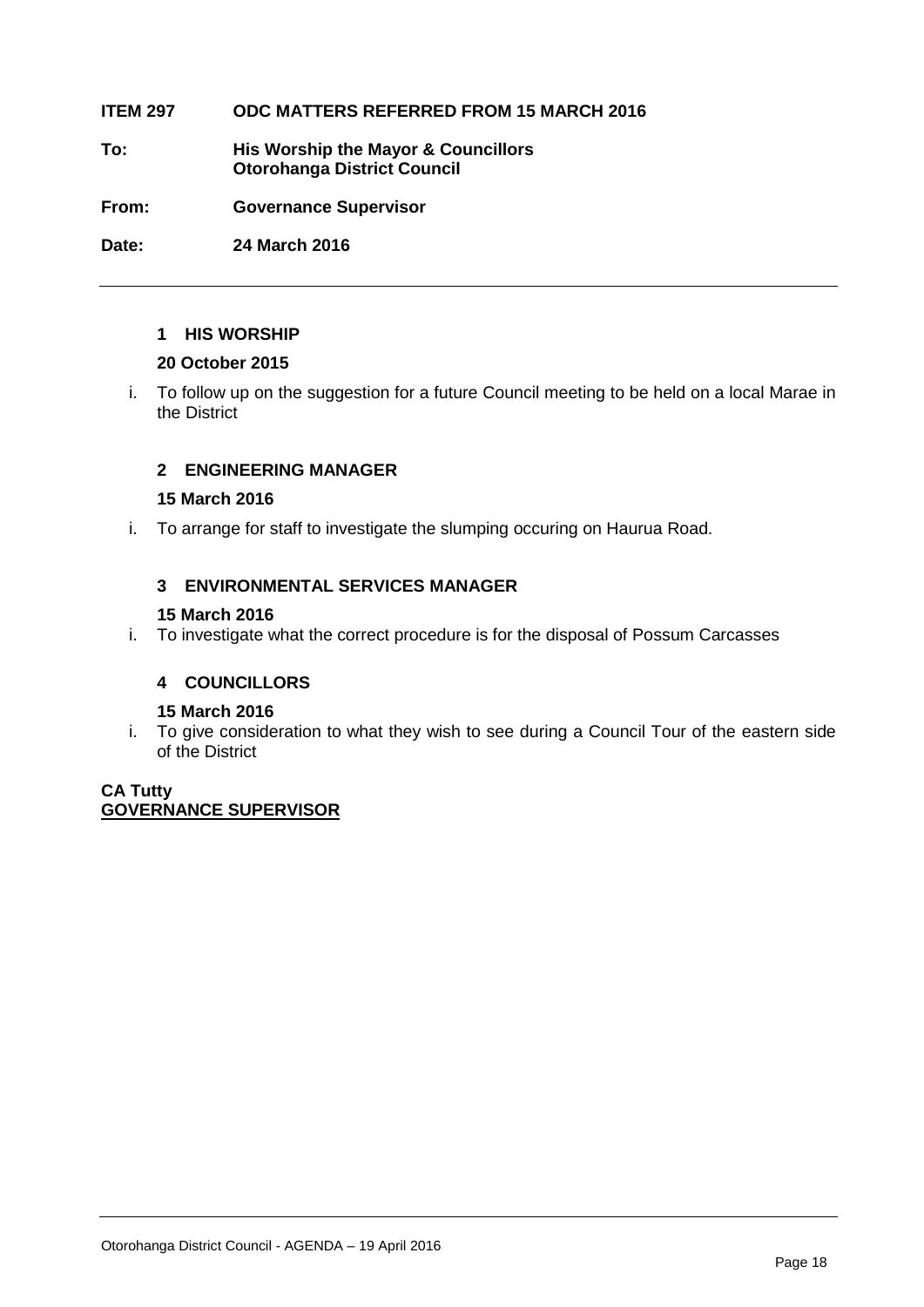# **GENERAL**

# **MOTION TO EXCLUDE THE PUBLIC**

"THAT the Otorohanga District Councillors pursuant to Section 48, Local Government Official Information and Meetings Act 1987, resolves that the public be excluded from the following parts of the proceedings of this meeting.

This resolution is made in reliance on Section 48(1)(a) of the Local Government Official Information and Meetings Act 1987 and the particular interest or interests protected by Section 6 or Section 7 of that Act or Section 6 or Section 7 or Section 9 of the Official Information Act 1982, as the case may require, which would be prejudiced by the holding of the whole or the relevant part of the proceedings of the meeting in public."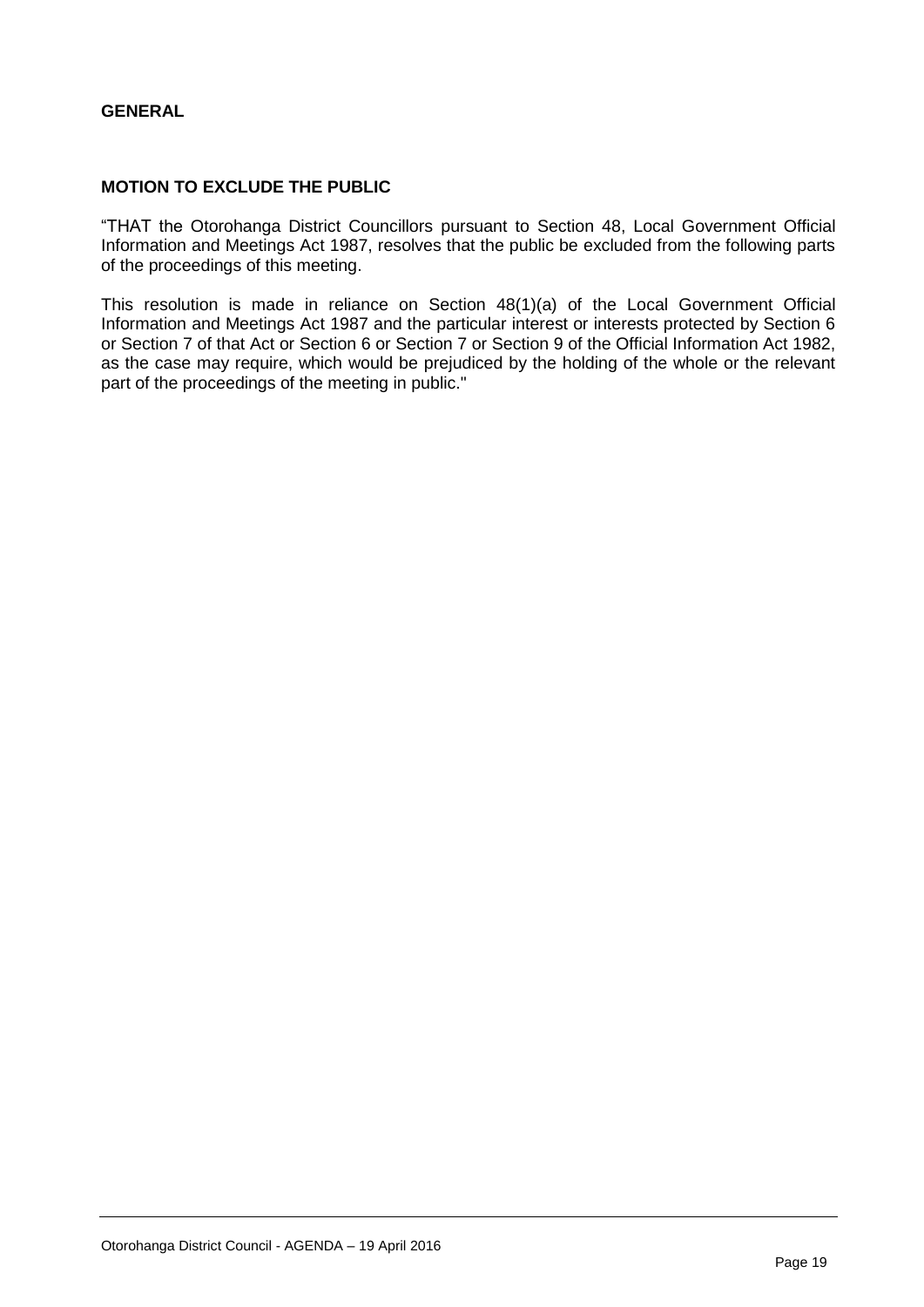

# Otorohanga District Council

# **Confidential Agenda**

# 19 April 2016

# **Members of the Otorohanga District Council**

Mr MM Baxter (Mayor) Mr RM Johnson Mrs RA Klos Mr KM Philllips Mrs DM Pilkington (Deputy Mayor) Mr R Prescott Mr PD Tindle Mrs AJ Williams

Meeting Secretary: Mr CA Tutty (Governance Supervisor)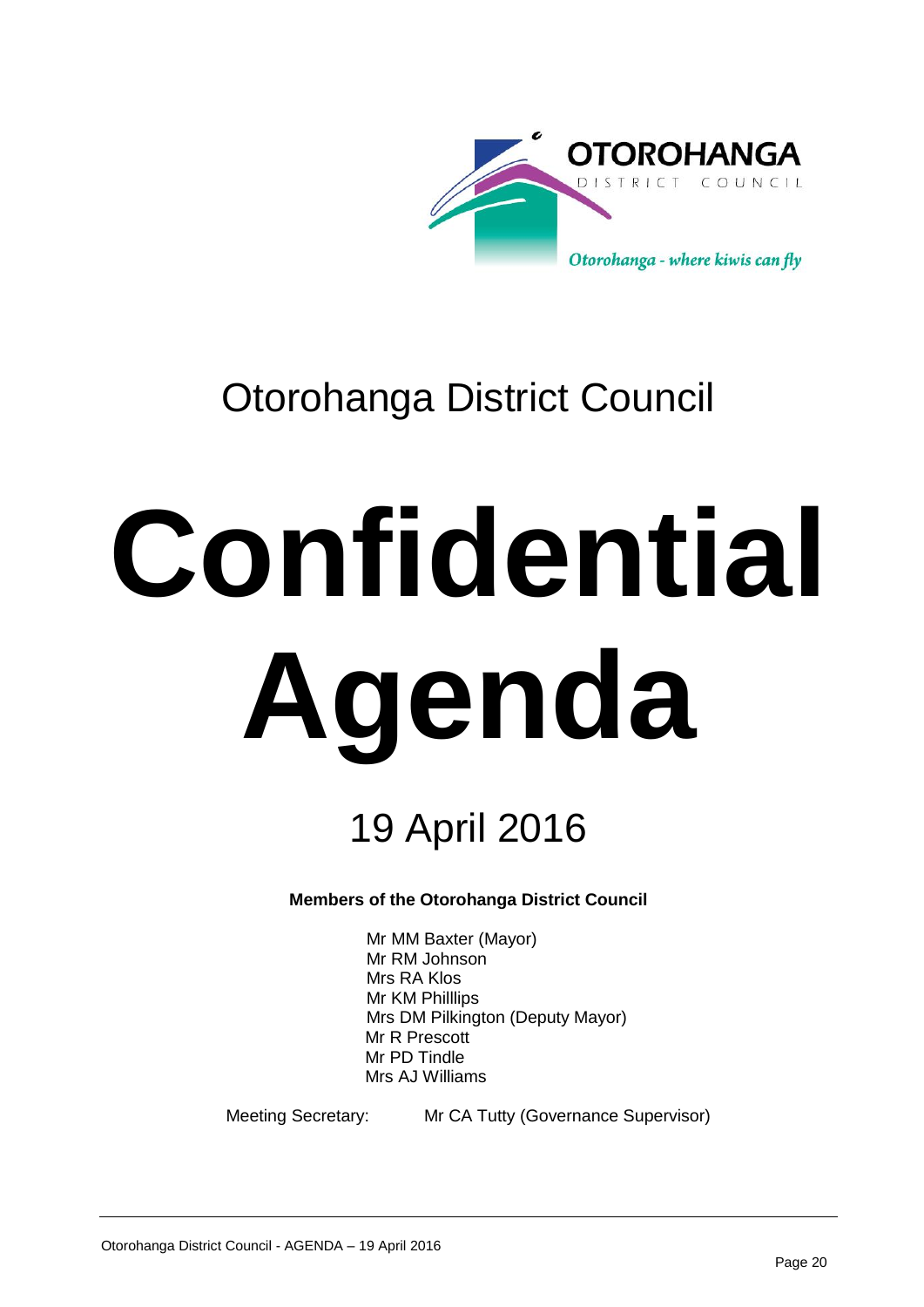# **OTOROHANGA DISTRICT COUNCIL**

19 April 2016

Notice is hereby given that a Confidential meeting of the Otorohanga District Council will be held in the Council Chambers, Maniapoto Street, Otorohanga, as indicated in the Agenda of the meeting of that day

12 April 2016

**DC Clibbery CHIEF EXECUTIVE**

# **CONFIDENTIAL AGENDA**

# **ORDER OF BUSINESS:**

| <b>ITEM</b> | <b>PRECIS</b>                                         | <b>PAGE</b> |
|-------------|-------------------------------------------------------|-------------|
| Item $298$  | Otorohanga Swimming Pool - Contract Extension Request |             |

MOTION TO RE-ADMIT THE PUBLIC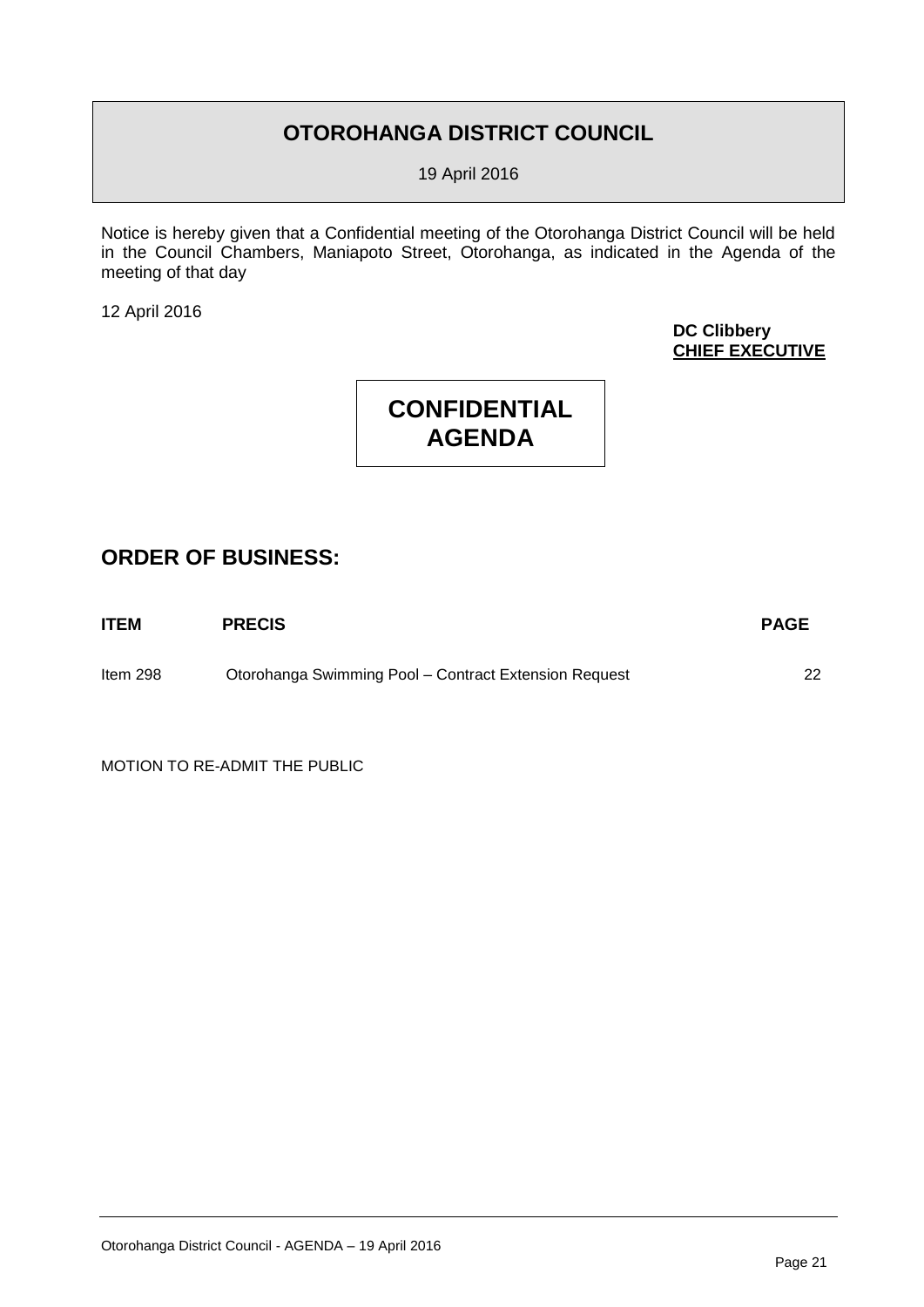# **Item 298 OTOROHANGA SWIMMING POOL CONTRACT - EXTENSION REQUEST - CONFIDENTIAL**

# **To: His Worship the Mayor & Councillors**

**Otorohanga District Council**

# **From: Engineering Manager**

# **Date: 19 April 2016**

# **Reason for Confidentiality**

| <b>Grounds</b>                                                                                                                                                                                                                     | Reason                                                                                                                                                                                 |
|------------------------------------------------------------------------------------------------------------------------------------------------------------------------------------------------------------------------------------|----------------------------------------------------------------------------------------------------------------------------------------------------------------------------------------|
| Section<br>48(1)<br>of<br>the<br>Local<br>Government Official<br>Information<br>and Meetings Act 1987, which<br>permits the meeting to be closed to<br>the public for business relating to<br>the following grounds: -             | Subject to sections 6, 8 and 17 of the<br>Local<br>Official<br>Government<br>Information Act 1987, the withholding<br>of the information is necessary to:                              |
| 48(1a) That the public conduct of<br>the whole or the relevant part of<br>the proceedings of the meeting<br>would be likely to result in the<br>disclosure of information for which<br>good reason for withholding would<br>exist. | 7(2i) Enable any local authority<br>holding the information to carry out,<br>without prejudice or disadvantage,<br>negotiations (including commercial<br>and industrial negotiations). |

# **Relevant Community Outcomes**

- Ensure services and facilities meet the needs of the Community
- Foster an involved and engaged Community

# **Executive Summary**

A request has been received from Total Leisure Concepts (TLC) to extend their swimming pool contract by another two years to June 2019. The offer made is to reduce the management fee by \$25,000 per year for 2017/18/19 giving a total cost saving of \$75,000 over these three years.

# **Staff Recommendation**

It is recommended:

That the offer from TLC to reduce their management fee by \$25,000 per year for the 2017, 2018 and 2019 financial years be accepted and that their contract to manage the Otorohanga swimming pool and gym complex be extended by another two years from 1 July 2017 to 30 June 2019.

# **Report Discussion**

The current swimming pool contract is unique amongst Council contracts because of it has been in effect since 1999 with multiple extensions.

This contract and the extension of it has been subject to much previous discussion by Council and the Otorohanga Community Board. A copy of a report provided to Council at a time of a previous contract extension request is attached. Many of these issues and observations are still considered relevant.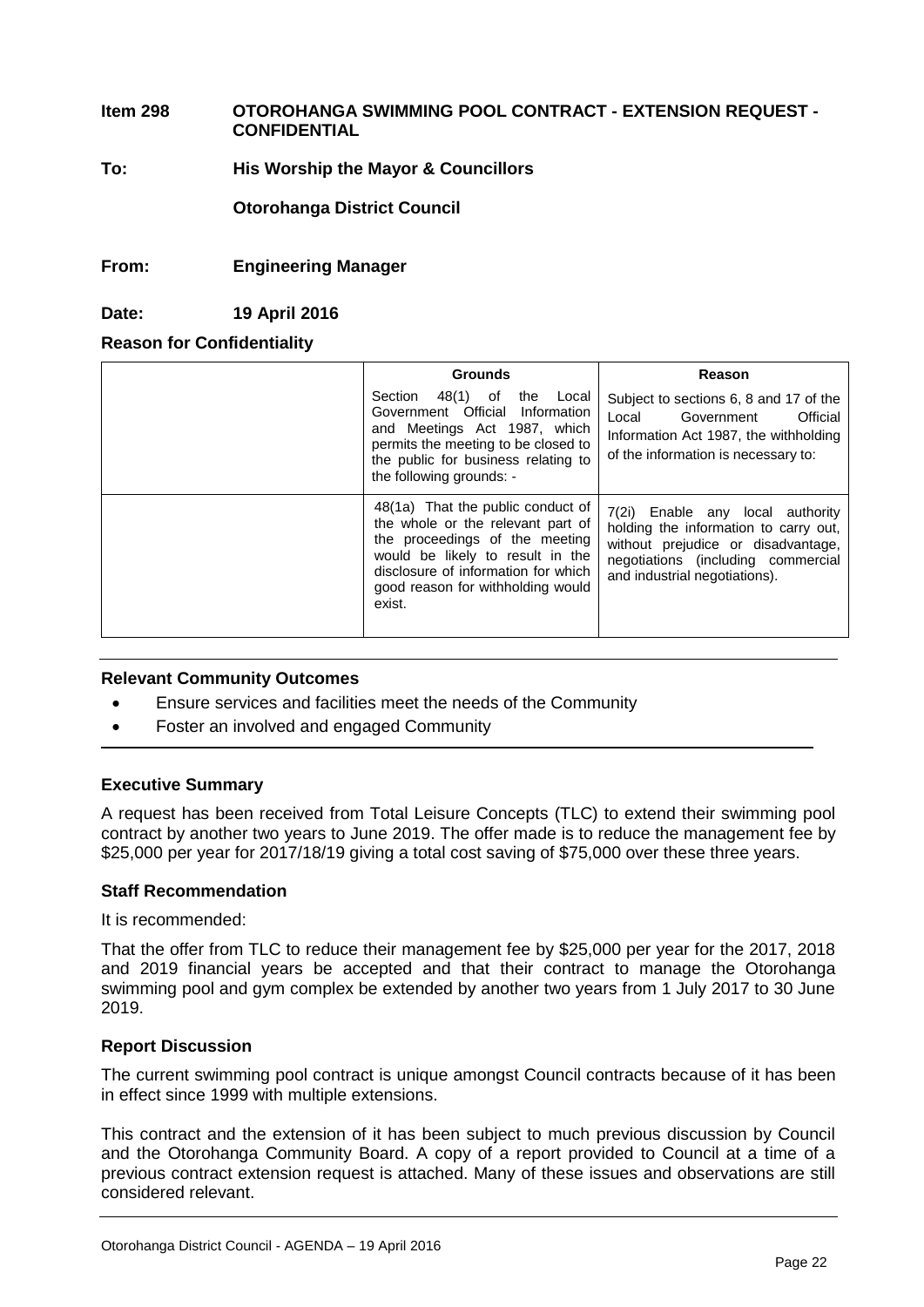When the latest two year extension was granted to the contract there was a desire expressed by the Council at the end of this two year period to put the contract out to tender on the open market to ensure that the contract price is competitive. There are associated risks and rewards with this course of action and granting another additional two year extension to the contract effectively delays this risk or reward, and secures the certainty of a \$75,000 saving over three years. There is a school of thought that if the current contract holder is prepared to offer such a discount, the contract must be profitable and hence the opportunity exists to secure a lower tender for the pool contract. The concern with this (as expressed in the July 2011 report) is that previous experience has suggest that it may be prudent to continue with a tried and trusted contractor until such time as a change has to made, which would be driven by impending affordability issues.

At the time of the 2011 report (and the associated 'Swimming Pool – Future Options' report) it was believed that the cost of running the complex would increase at a more rapid rate than the total rates of the District. With this in mind an affordability limits were set, limiting the total activity cost to 4.5% of total rates and contract cost to 2.8% of total rates.

As can be seen by the tables below the actual operating costs have increased more slowly than the rates and with the proposed saving added the total operating cost for 2017 would be only 2.78% of total rates, hence the affordability criteria have been met by a considerable margin. Furthermore the current service provider has a good working relationship with Council staff, which further reduces the risk of continuing with the status quo.

| Year                      | 2015   | 2016   | 2017   | 2018     | 2019   |
|---------------------------|--------|--------|--------|----------|--------|
| Total operating cost      | 354000 | 366000 | 373000 | 382000   | 389000 |
| Net operating cost        | 354000 | 366000 | 373000 | 382000   | 389000 |
| Total net cost approx     | 357678 | 366000 | 373000 | 382000   | 389000 |
| %age of total rates <4.5% | 3.08%  | 3.06%  | 3.04%  | $2.97\%$ | 2.91%  |

# Current Budget

| <b>Pool Contract Costs</b> | 253000 | 253000 | 253000 | 259000 | 265000   |
|----------------------------|--------|--------|--------|--------|----------|
| %age of total rates <2.8%  | 2.18%  | 2.12%  | 2.06%  | 2.01%  | $1.98\%$ |
| <b>Maximum Values</b>      | 2.80%  | 2.80%  | 2.80%  | 2.80%  | 2.80%    |
| Under allowable by         | 0.62%  | 0.68%  | 0.74%  | 0.79%  | 0.82%    |
| Percentage under           |        |        |        |        |          |
| allowable                  | 22%    | 24%    | 26%    | 28%    | 29%      |

# With Proposed Saving

| Year                      | 2015   | 2016   | 2017   | 2018   | 2019   |
|---------------------------|--------|--------|--------|--------|--------|
| Total operating cost      | 354000 | 366000 | 366000 | 366000 | 366000 |
| Net operating cost        | 354000 | 366000 | 366000 | 366000 | 366000 |
| TLC Saving                |        |        | 25000  | 25000  | 25000  |
| Total net cost approx     | 357678 | 357678 | 341000 | 341000 | 341000 |
| %age of total rates <4.5% | 3.08%  | 2.99%  | 2.78%  | 2.65%  | 2.55%  |

| <b>Pool Contract Costs</b> | 253000 | 253000   | 228000   | 228000   | 228000 |
|----------------------------|--------|----------|----------|----------|--------|
| %age of total rates <2.8%  | 2.18%  | $2.12\%$ | $1.86\%$ | $1.77\%$ | 70%    |
| Maximum Values             | 2.80%  | 2.80%    | 2.80%    | 2.80%    | 2.80%  |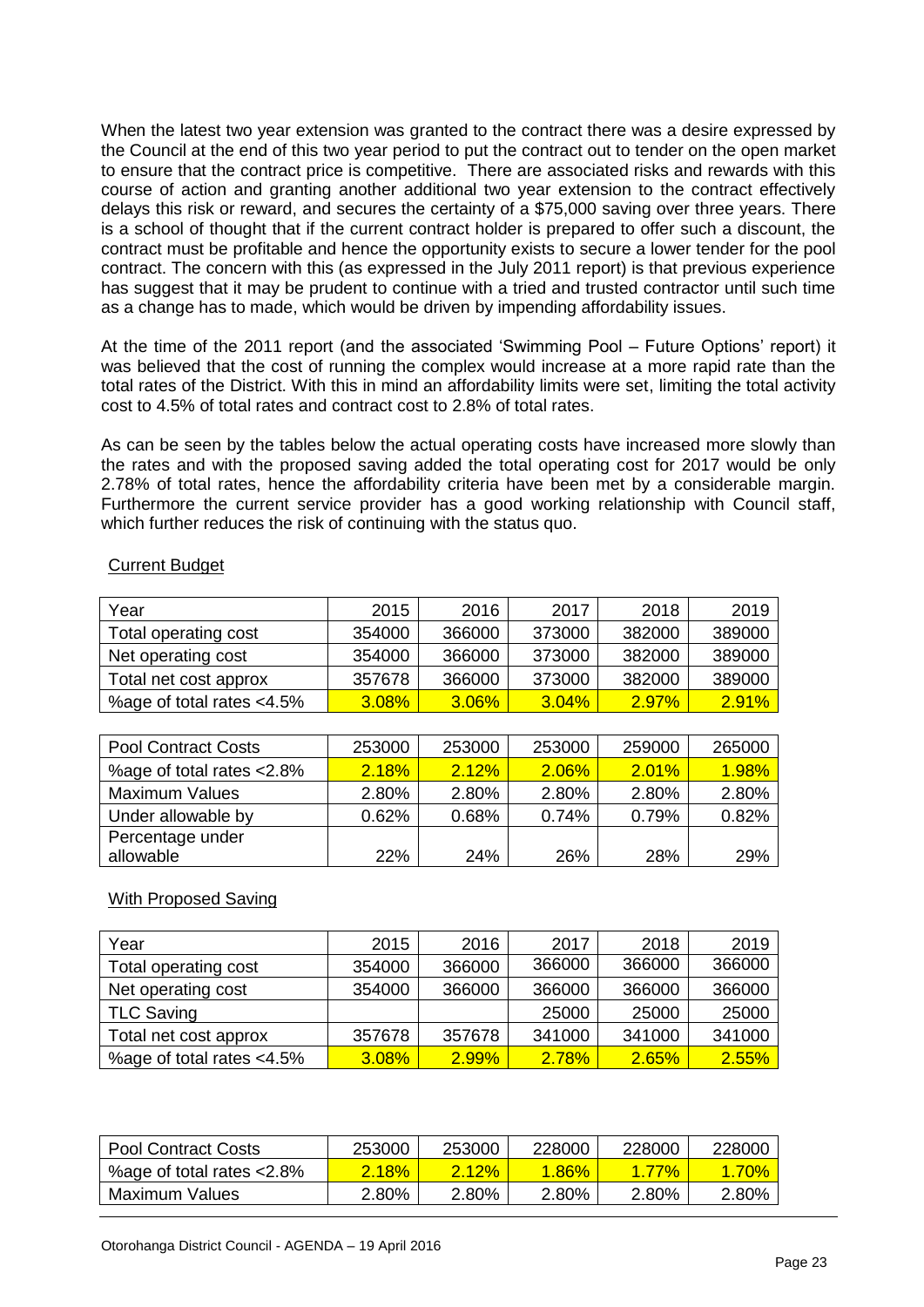| Under allowable by | 0.62% | $0.68\%$ | 0.94% | .03% | 10% |
|--------------------|-------|----------|-------|------|-----|
| Percentage under   |       |          |       |      |     |
| allowable          | 22%   | 24%      | 34%   | 37%  | 39% |

TLC Principal, Ian Richards, has offered the savings as a result of additional funding secured via Bluebridge and Water Safety NZ which he wishes to pass on with the purpose of gaining a further two year extension. This shows both goodwill and engagement with the local community.

The level of service provided by TLC over the last five years has been acceptable with all performance KPI's being achieved on a regular basis and positive feedback from the users of the complex.

Other than a possible further cost saving there are no grounds for not continuing with the contract with TLC for another two vears, hence the recommendation to extend the contract and secure the cost saving.

R H Brady **ENGINEERING MANAGER**

# **Attachments**

**1.** ODC Report **–** Swimming Pool 'Affordability Limits' and Contract Extension 24 October 2011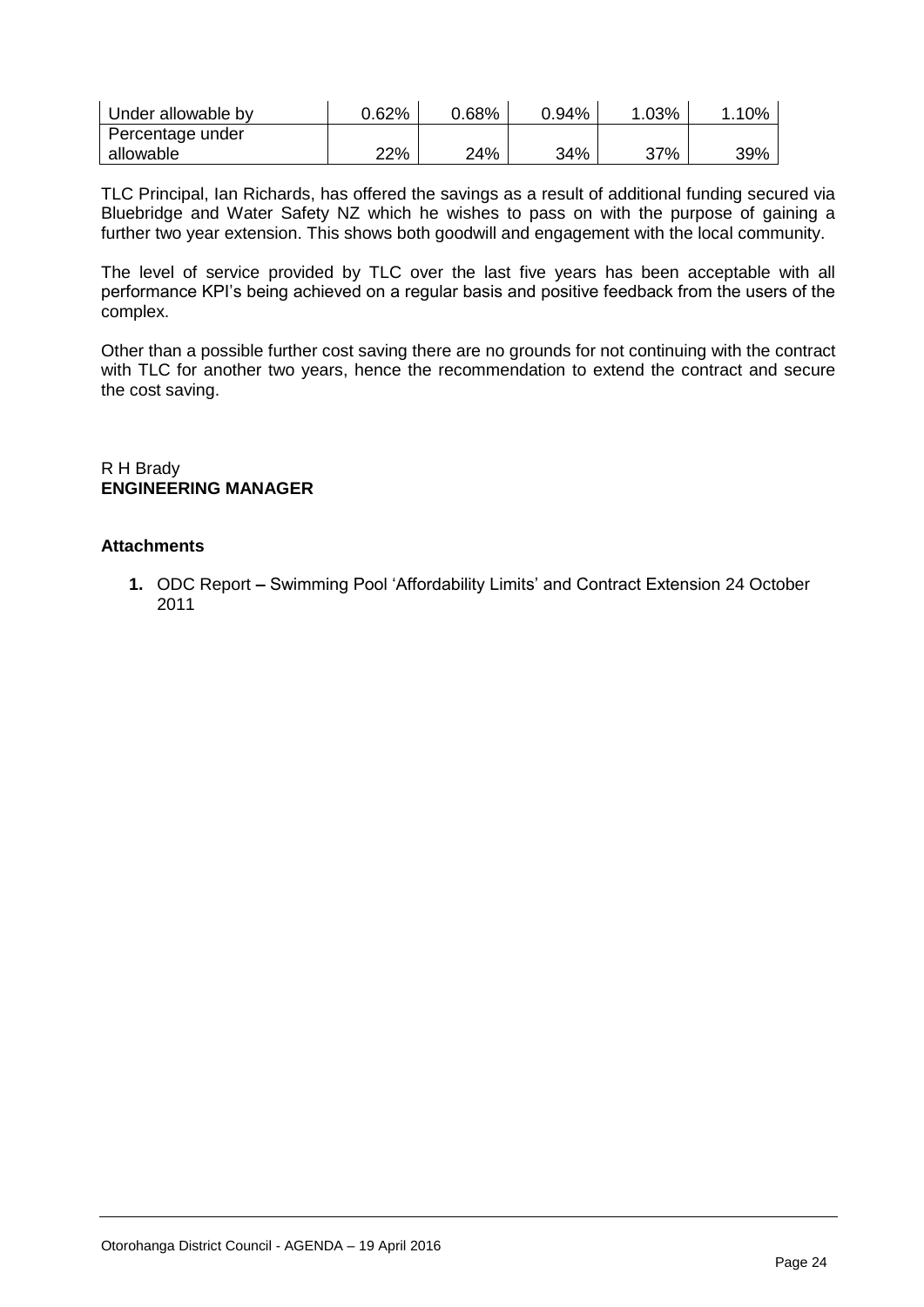# **SWIMMING POOL 'AFFORDABILITY LIMITS' AND CONTRACT EXTENSION**

**To: His Worship the Mayor & Councillors**

**Otorohanga District Council**

**From: Chief Executive**

**Date: 24 October 2011**

# **Relevant Community Outcomes**

Ensure services and facilities meet the needs of the Community

# **Executive Summary**

A request by Total Leisure Concepts for an extension of their contract to operate the Otorohanga Swimming Pool Complex is considered. Concerns in relation to the increasing cost of owning and operating the pool have resulted in a proposal to set an 'affordability limit' for this activity, which will have potential implications for the contract and the future level of service.

# **Staff Recommendation**

It is recommended that:

1. 'Affordability Limits' in respect of the cost of the Otorohanga Swimming Pool activity be established as follows:

The total annual cost of the Swimming Pool Activity shall not exceed 4.5%\* of District Rates, and the cost annual of the contract for operation of the pool complex shall not exceed 2.8%\* of District Rates.

\*Where the basis of calculation is the same as used to determine the '% UAGC cap' as presented in Council's Long Term Plan

These limits will be incorporated into Council's Long Term Financial Strategy.

- 2. If it is indicated that in any year the 'Affordability Limits' will be exceeded, then the level of service of the Pool activity will be reduced to the extent that is necessary to prevent this occurring.
- 3. The existing contract for the operation of the Otorohanga Memorial Pool Complex with Total Leisure Concepts Ltd (ODC Contract 552) is extended for an initial term of three years (with an option for a further two years subject to mutual agreement by both parties) subject to the revised conditions proposed by the contractor, which include their making financial contributions totalling \$50,000 towards maintenance works required at the complex, and the removal of annual cost escalation adjustments from the contract.

# **Background**

The current term of Council's contract with Total Leisure Concepts (TLC) to operate the Otorohanga Swimming Pool Complex (Contract number 552) will end on 30 June 2016. TLC has previously approached Council on a number of occasions asking that it (Council) considers the potential for extending the existing contract term. These requests are the continuation of a pattern of such requests that has led to repeated extensions of this contract since it was first awarded to TLC in 1999.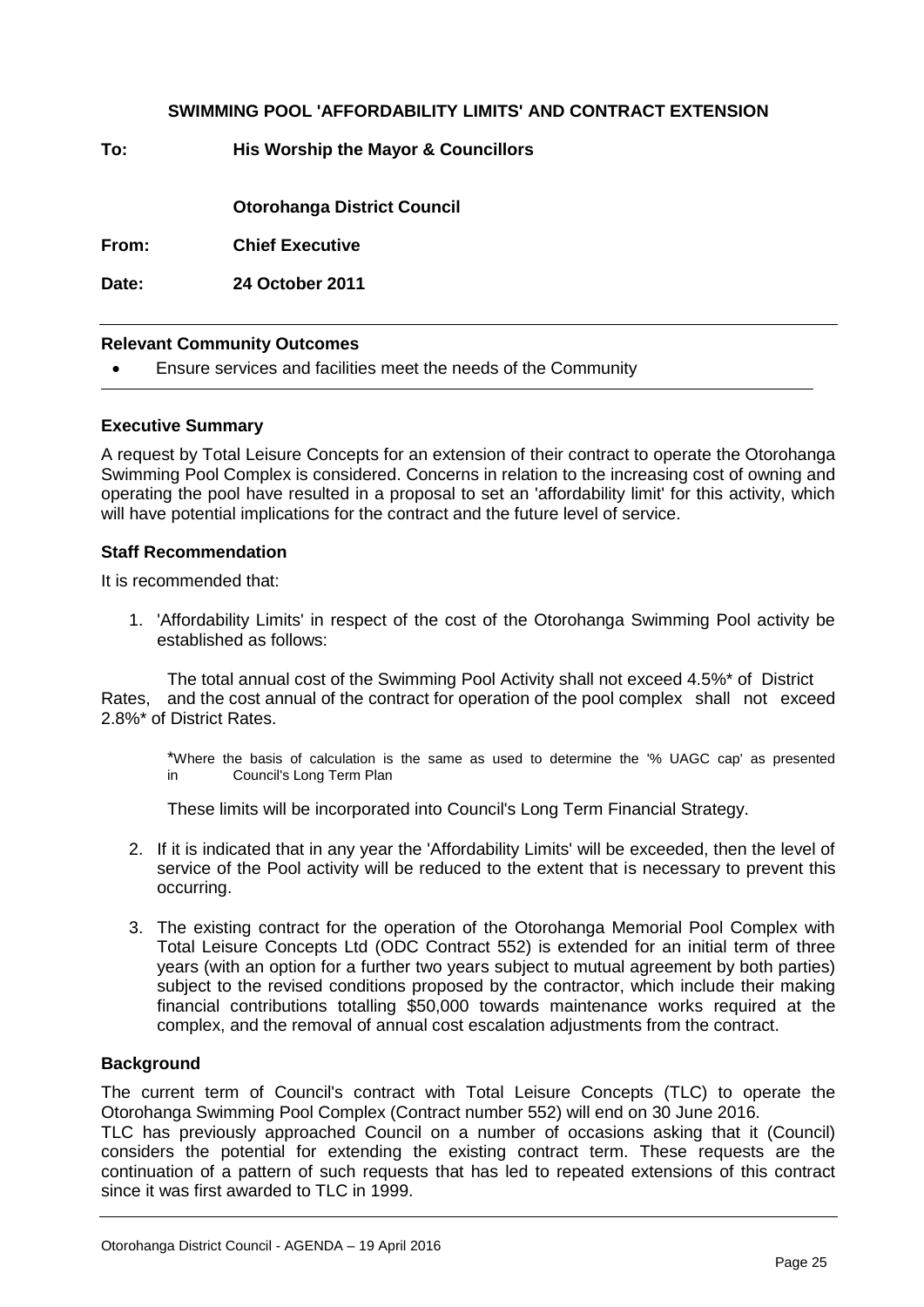As most members will be aware, there has been discussion of operational issues relating to the pool at the times of previous contract extensions, and these discussions have led to the establishment of a set of criteria that has been generally applied when considering extension of other contracts to provide ongoing services. These criteria are:

- 1. The incumbent contractor has indicated that the extension of contract will result in only a very modest increase of charges to Council
- 2. The works of the expiring contract have been undertaken to a consistently high standard without significant Council staff input, meeting or exceeding contract requirements.
- 3. Few if any justified complaints about contractor performance have been received from the public.
- 4. There is evidence to suggest that conducting an open tender process could result in a significant increase in the cost of the service.
- 5. There may be very few affordable tenders from high quality service providers because of the location and/or specialised nature of the work.
- 6. There is a significant risk that awarding the contract to a contractor without strong relevant experience could have significant adverse effects on Council.

It is believed that these criteria are continuing to be met in respect of contract 552, and as such this would permit a further extension of the existing contract to be granted.

In recent years ongoing concern has been expressed by elected members in respect of the substantial and rising cost of pool operations. The current 'leanness' of Council leaves the pool complex as one of the few 'discretionary' activities where cost reductions of sufficient magnitude might be made that would have a significant effect on rating levels, and where the service provided may have limited direct benefit for many of the ratepayers who fund it.

With external pressures continuing to push up the cost of delivering many of Council's core services, all opportunities to offset the associated increases in rates must be considered.

In light of these concerns and issues a relatively comprehensive assessment of the pool activity has been undertaken with a view to determining the most appropriate strategy for the future management of the facility. Details of this assessment have been recently presented in workshops with Council and the Otorohanga Community Board. Key conclusions of this assessment are as follows:

1). The pool facility is considered to be well operated. Whilst the facility is relatively modest, it is believed to satisfy the expectations of most users.

2). The cost of the swimming pool activity has risen dramatically over time, as reflected by the figures below:

| Year                                   | 1968                 | 1977                 | 1987     | 1995      | 2010      |
|----------------------------------------|----------------------|----------------------|----------|-----------|-----------|
| <b>Total Operating Cost*</b>           | \$2,000              | \$9,000              | \$25,000 | \$94,000  | \$310,000 |
| Pool Revenue (approx)                  | \$1,400              | \$2,600              | \$8,000  | \$15,000  | \$40,000  |
| Revenue as % Cost                      | 70%                  | 29%                  | 32%      | 16%       | 13%       |
| Net Operating Cost (Contract)          | \$600                | \$5,400              | \$17,000 | \$79,000  | \$270,000 |
| Total Net Cost (approx)                | \$1,000              | \$7,000              | \$27,000 | \$100,000 | \$370,000 |
| % of Total Rates <sup>#</sup> (approx) | $0.3\%$ <sup>@</sup> | $0.7\%$ <sup>@</sup> | 0.9%     | 2.5%      | 4%        |

\* excludes interest charges, overheads & revenue offsets

# excluding water and sewerage rates, ie same basis as % UAGC cap calculation

@ Pre-ODC, comparison more difficult, figures indicative only.

There are many reasons for these increases, which include: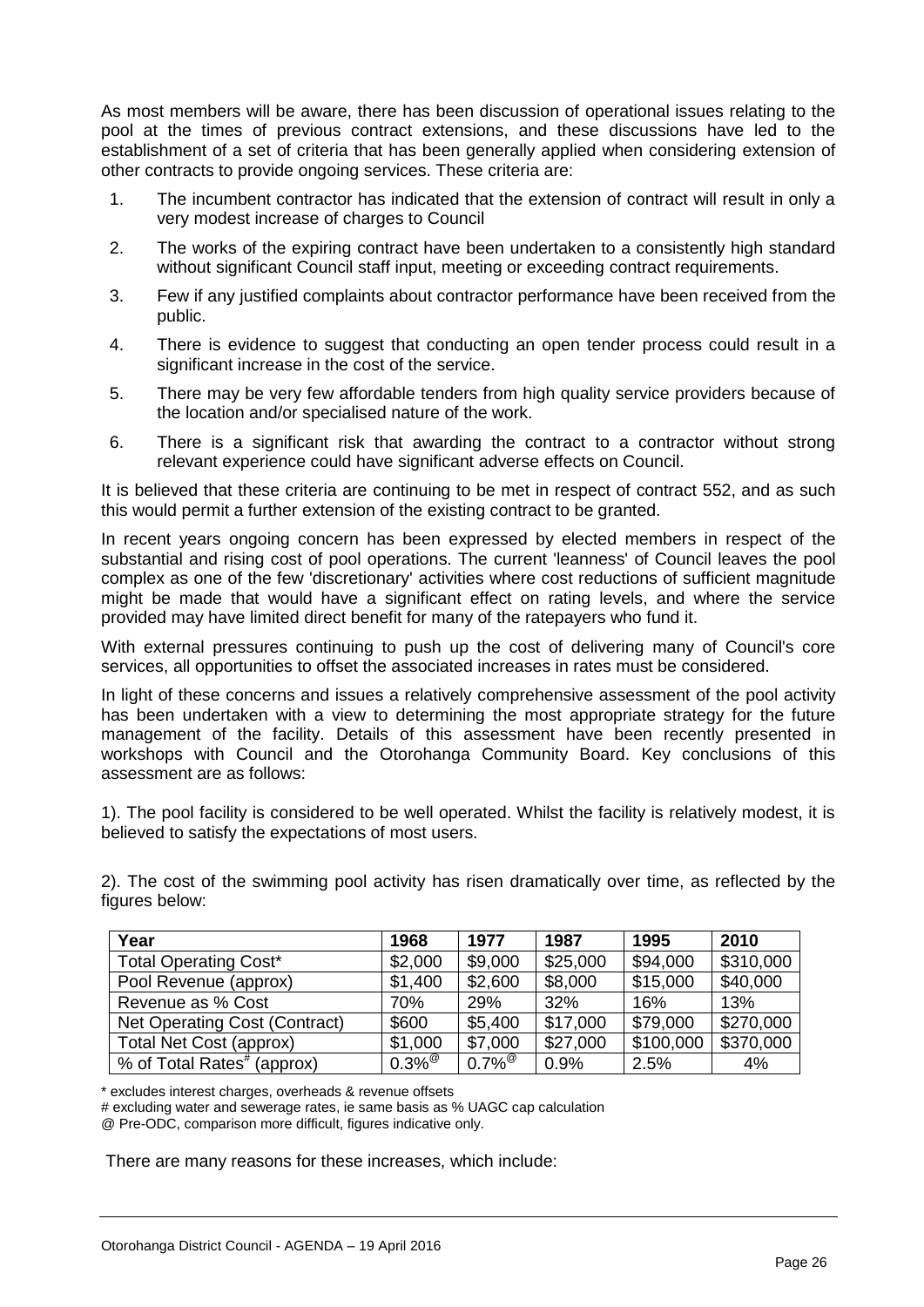- Move from voluntary to paid labour
- Council funded facility development replacing community funded construction
- End of unsupervised pool use and extension of supervised operating hours
- Increased water safety standards requiring more lifeguards, improved water treatment & testing processes
- Increased routine maintenance costs associated with facility improvements
- Increased energy costs
- Employment law changes
- Labour cost increases above general inflation
- Loan charges associated with improvements

Many of these issues are outside of the control of Council.

3). The cost of operating the pool complex is relatively high on a per capita or per user basis, as reflected in the figures below:

| <b>Indicator</b>                                | Otorohanga | <b>NZ Average</b> |
|-------------------------------------------------|------------|-------------------|
| <b>Facility Operational Cost</b>                | \$370,000  | \$427,000         |
| Annual Cost / $m^3$ of pool capacity            | \$317      | \$357             |
| Net total cost per resident (District) - Approx | \$39       | \$25              |
| Net operational cost per swim (approx)          | \$12       | \$5.50            |
| <b>Adult Swim Admission Charge</b>              | \$3.00     | \$3.92            |
| Child Swim Admission Charge                     | \$1.50     | \$2.32            |
| Percentage Operational Cost Recovery (approx)   | 14%        | 53%               |
| Swims / annum / $m^2$ pool area                 | 52         | 148               |

The adverse per resident and per user costs (which appear to be amongst the highest for any public swimming pools in NZ) reflect the fact even if operated efficiently, a pool complex in a small rural town will almost inevitably not achieve the same level of utilisation and cost distribution that can be achieved in larger centres, and the more that is invested in the facility, the more difficult it becomes to achieve cost efficiency.

4). There appear to be few opportunities to significantly reduce the cost of operating the pool complex without substantially reducing the level of service provided.

A broad range of potential strategies to reduce the cost of the activity were considered, including increasing revenues, reducing water heating costs, changing management arrangements, sharing resources with other Councils and potential improvement or replacement of the existing facility. None of these strategies appeared likely to substantially reduce costs.

Increasing the level of user charges is not a simple solution to affordability issues, because the level of pool usage is already relatively low, and increased charges may reduce it further.

5). In addition to the limited ability to reduce costs, it appears that the current level of depreciation being charged for the pool is inadequate, and that if long-term operation of the pool complex is envisage, an appropriate level of depreciation would be approximately twice that currently charged. Such an increase in depreciation charges would increase the total cost of the pool activity by approximately 5%.

# **Response to Assessment - Proposed Setting of Affordability Limits**

Whilst recognising the value of the Swimming Pool Complex, Council and the Otorohanga Community Board have expressed strong concern at the unfavourable economics of this activity, and have indicated that the strong trend of increasing costs associated with the pool (in both absolute and relative terms) must be arrested in the interests of providing overall affordability for the community as a whole.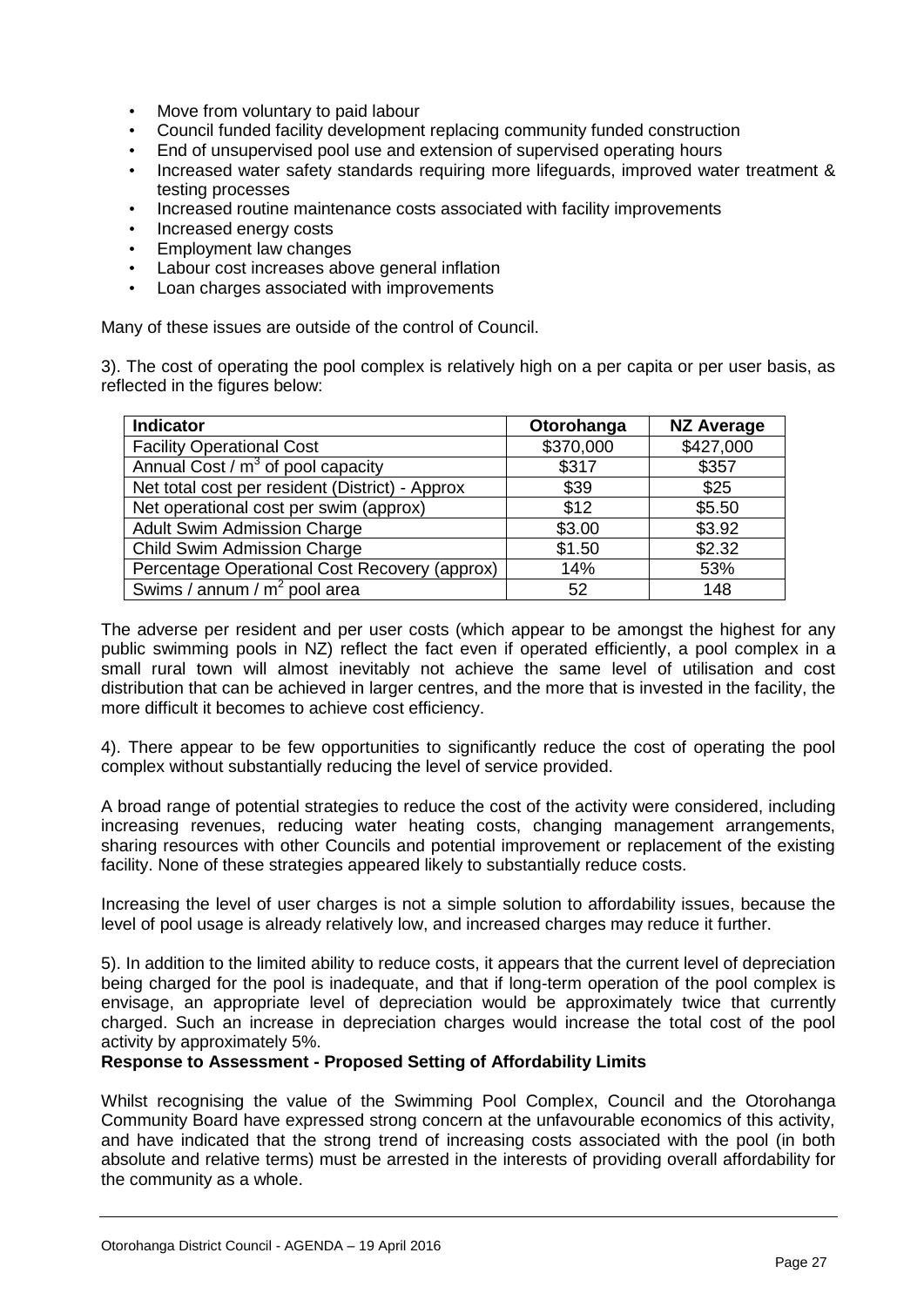After discussion at the recent workshops it was agreed that 'affordability limits' should be established for the pool activity, as percentages of the total rates of the District. It was agreed that these limits should not be exceeded, and that if it appeared likely that these limits would be exceeded in a forthcoming financial year, then the level of service of the Pool activity would be reduced to the extent necessary to prevent this occurring.

There are large relatively fixed costs in the operation of the pool, and as such correspondingly large reductions of level of service are required to give worthwhile cost savings. It is therefore probable that if the 'affordability limits' were to be substantially exceeded, this could only be offset by a radical level of service reduction, such as permanent closure of the indoor pool, and limiting swimming to an extended summer season in the outdoor pool, where the water is heated at the start and end of that season to provide acceptable temperatures.

Such a reduction of level of service (which would replicate the service being offered by Waitomo District Council in Te Kuiti) would clearly be undesirable, and almost certainly contentious, and it would be expected that public consultation would be taken in relation to such a change at that time.

The fact does however remain that Council and the Board felt that a constraint had to be placed on how much was spent on the pool, and that the setting of the 'affordability limit' would both quantify this constraint, and signal it to the community.

It should also be noted that in reaching their position on the pool, Council and the OCB have considered other comparable 'discretionary' services and the opportunities that exist for alternative delivery of these services. In particular the library service was considered, being comparable in overall cost to the Swimming Pool, and being utilised by only some of the ratepayers who fund it.

Like the pool, the library is a service that whilst relatively basic, is very well operated and meets the expectations of most users, and has few apparent opportunities for cost saving without significantly reducing the level of service provided.

The library service does however differ from the pool activity in that it has a much less pronounced trend of increasing costs, and a relatively high level of cost efficiency on a per user or per capita basis, and for these reasons both Council and the OCB expressed satisfaction with this service, and did not feel that constraints needed to be placed upon it at this time.

# **Contract Extension Issues**

As part of their request for a further extension of their contract, TLC offered to make contributions, in total amounting to \$50,000, towards maintenance works required at the complex. This was viewed positively, and would - in the short term at least - largely offset the increase in cost of the pool activity associated with the raised depreciation charges.

It was however still believed necessary to thoroughly consider alternative management options, including conducting an open tender for the pool contract, or bringing operation back 'in-house' using Council employed staff. It has been concluded that whilst these alternative approaches could conceivably generate cost savings, there are also significant risks that there would be unacceptable adverse effects to the level or sustainability of the services.

With the pool representing one of the larger elements of Council's costs, it was felt that it was very important that the agreed level of service was well delivered, and not compromised through introduction of a cheaper but less effective management regime.